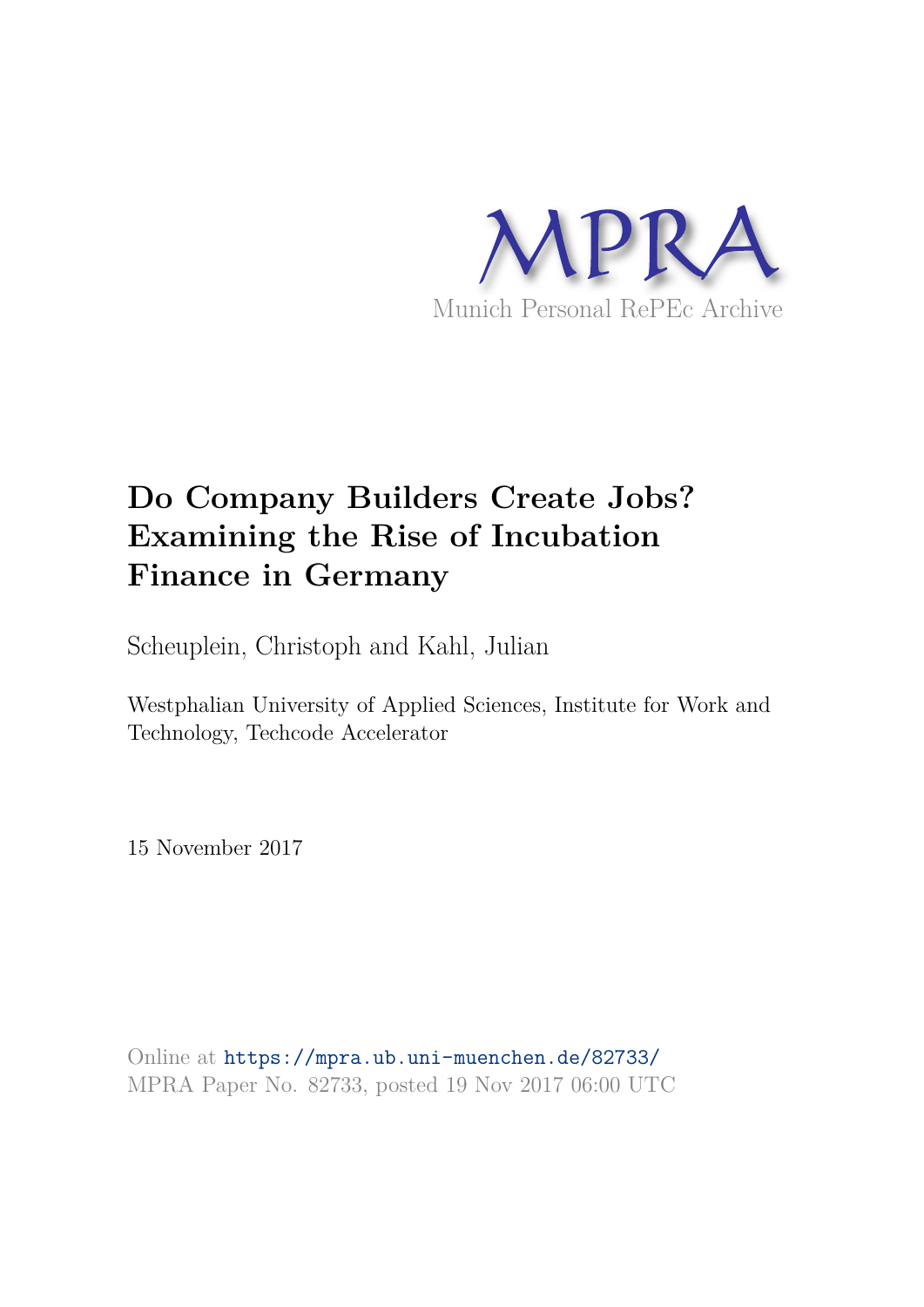# **Do Company Builders Create Jobs? Examining the Rise of Incubation Finance in Germany**

Authors: Christoph Scheuplein, Julian Kahl

Dr. Christoph Scheuplein, Westphalian University of Applied Sciences, Institute for Work and Technology; Munscheidstr. 14, D-45886 Gelsenkirchen; +49 (0)209.1707-0; scheuplein@iat.eu

Dr. Julian Kahl, Techcode Accelerator, Karl-Liebknecht-Str. 5, D-10119, Berlin; +49 (0) 308145 774-0; julian.kahl@techcode-germany.com

# November 2017

#### **Abstract**

Over the past decade, new types of business incubation have been developed. One particularly prominent example is company builders, which use their own resources to build up companies, establishing numerous companies in a series. In doing so, this investor type facilitates internal and external business ideas. It offers a new organizational solution that combines both the innovative capacity of founders and the financial resources of a large company with the desire for long-term employment and corporate affiliation. This article examines the economic impact of company builders in Germany compared with other venture capital (VC) investor types on the basis of employment trends in the portfolio companies from 2011 to 2015. It is shown that company builders promote more dynamic employment growth than do other types of investors. This finding suggests that this type of investor is particularly well positioned to take advantage of the institutional deficiency in the German VC market. The results are also discussed in the context of the growth of the Berlin-based VC and startup ecosystem.

Keywords: venture capital; company builder; incubation; employment; Germany JEL classifications: G24; M13; L22; R12

Suggested Citation:

Scheuplein, Christoph; Kahl, Julian (2017): Do Company Builders Create Jobs? Examining the Rise of Incubation Finance in Germany. IAT Discussion Papers, 17/01, November 2017.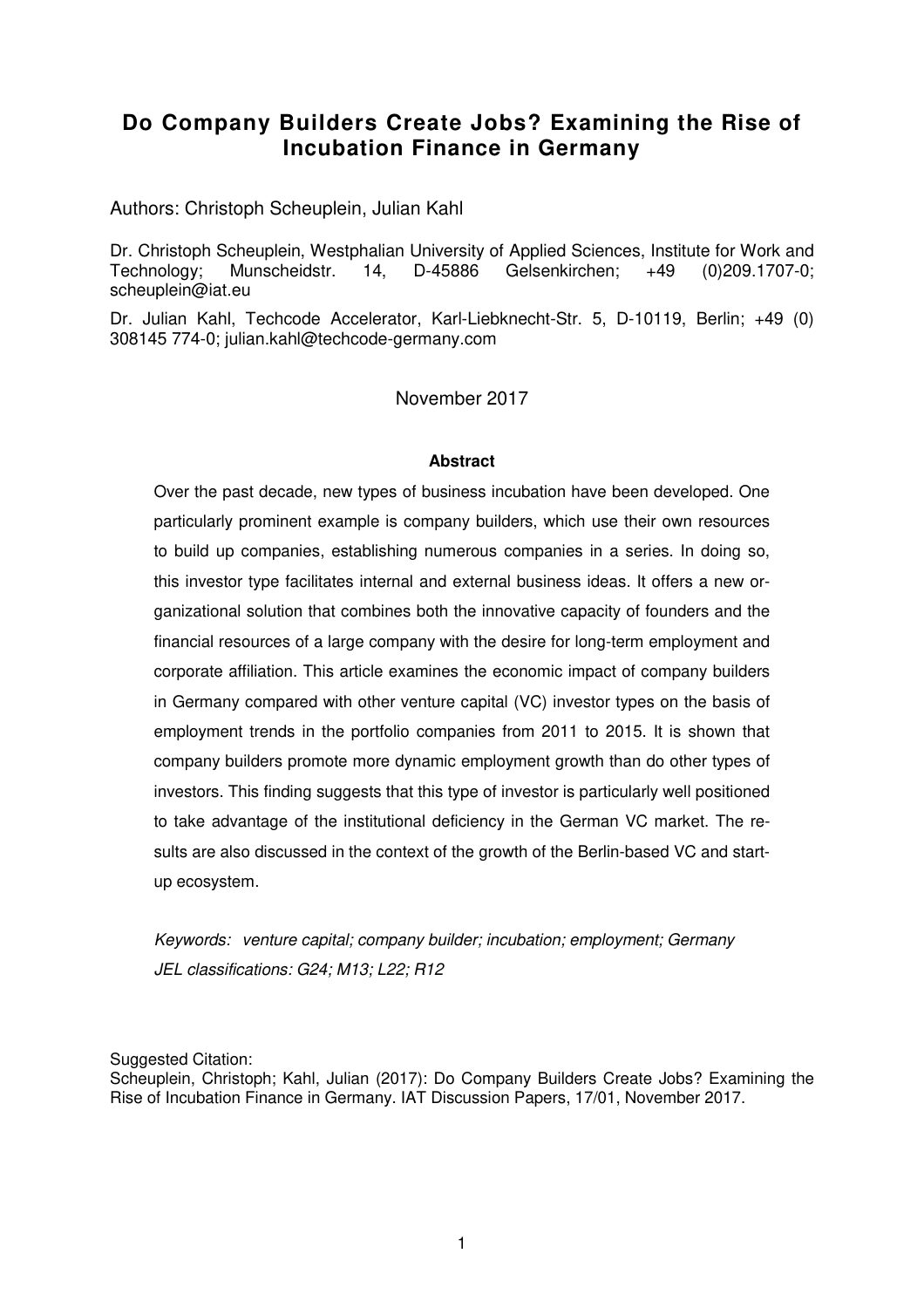#### **1 Introduction**

Traditionally, business incubation has been associated with government-provided support for start-ups based on a combination of finance, knowledge and infrastructure (Allen and McKluskey 1990; Phan, Mian, and Lamine 2016). Over the last ten years, new forms of private incubators have emerged that combine these elements in new ways (Hansen et al. 2000; Bendig, Evers, and Knirsch 2013; Dee et al. 2015). At least two major trends can be identified that have laid the foundation for a new player in incubation finance – the so-called company builder. The first trend is related to programs launched by accelerators that provided support to start-ups for a limited amount of time. Examples of internationally recognized accelerators are Y Combinator, TechStars, Seedcamp and Startupbootcamp. A second trend is the serialization and institutionalization of support activities for forming new firms, including such diverse contributions as software programming, human resources and marketing. This phenomenon has been referred to as "start-up studio", "start-up factory" or "venture builder" (Szigeti 2016); however, we refer to these players as company builders. Although the concept of company builders was pioneered in the United States (e.g. the Idealab, founded in 1996), these types of incubators appear to be gaining traction outside the US (Szigeti 2015).

The performance of various types of venture capital (VC) investors has been relatively well documented, yet few studies have addressed the role of company builders in particular. An important reason for the lack of empirical results concerning company builders may be related to data restrictions. For both classic and public VC firms and start-ups, there are incentives to make information regarding equity investment decisions available to the public. In part, such decisions are made public owing to regulatory requirements, as a part of the disclosure requirements to investors or as a signal to competition. At the same time, start-ups represent independent ventures about which information is reported in a range of databases. However, with respect to company builders, the financing and growth of start-ups take place within an overarching corporation that may bundle various start-ups under one roof. Often financial information is reported only in consolidated financial statements, which is why information about individual start-up firms is not available. This lack of disclosure tends to change as start-ups grow, raise additional external finance and prepare to exit, at which time the company builder's equity stakes are reduced.

Company builders seem to be particularly well established in the German VC market. In part, this result may be attributed to the success of Rocket Internet, the largest company builder worldwide. On the one hand, Rocket Internet has engaged in several successful and large exits; on the other hand, several former Rocket employees launched their own company builder after leaving the firm. Their business model was also imitated by other investors. Against this backdrop, we compared the corporate performance of company builder–backed start-ups with the performance of start-ups that received financing from other types of investors. Given the political and economic importance of employment in young ventures, we used the growth of these firms as the benchmark in measuring their performance.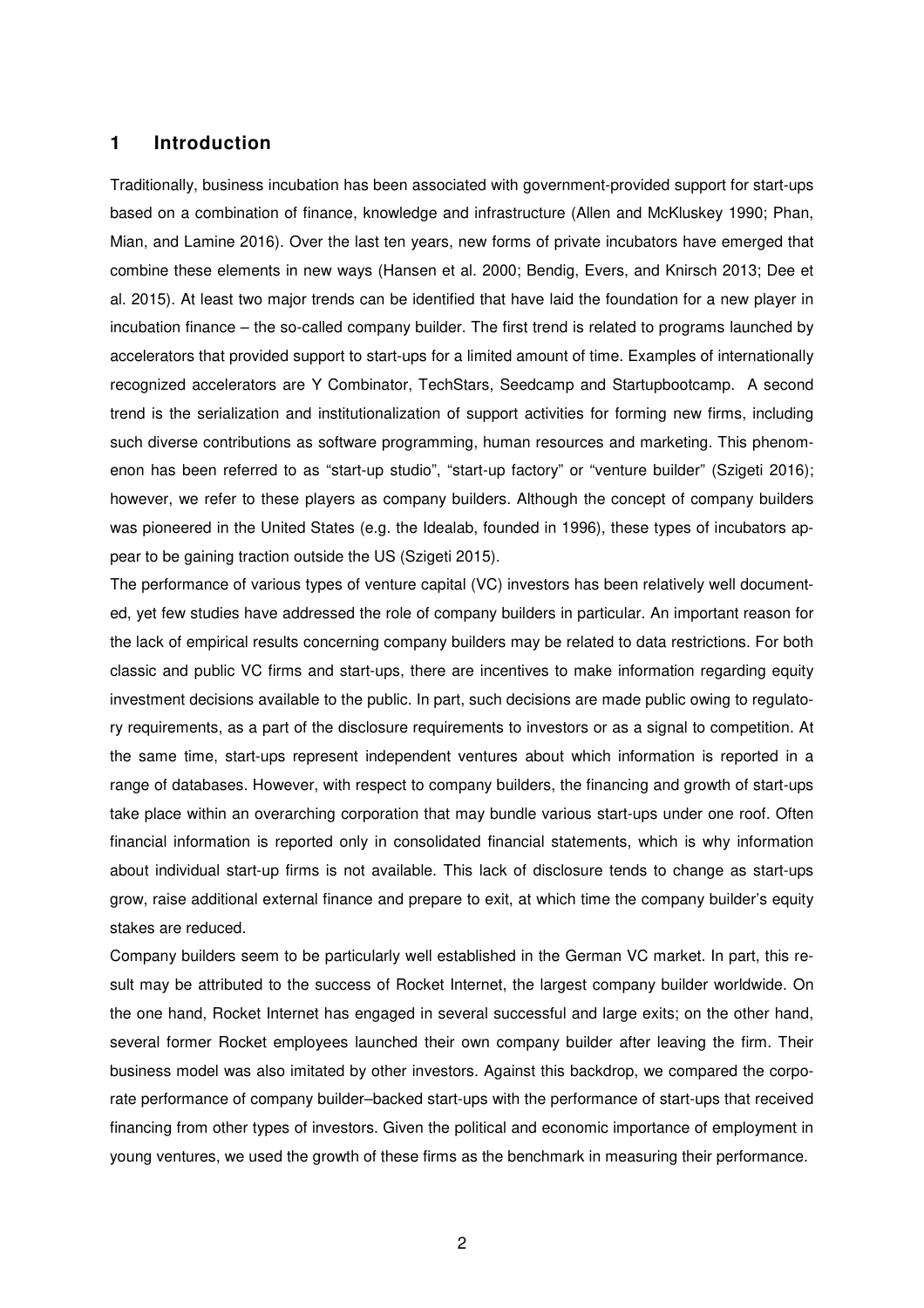This study is structured as follow. First, in section 2, we discuss company builders as a new investor type. Section 3 provides an overview of company builder activity in Germany, and on this basis, we derived hypotheses as described in section 4. In sections 5 and 6, respectively, the data sources are introduced and the descriptive and regression results are reported. In section 7, we summarize our findings and draw some conclusions.

# **2 The Development of Business Incubation**

Business incubation refers to institutionalized support for new ventures in which support for new firms may bundle various different activities (Allen and McCluskey 1990, 62; Aernoudt 2004, 128; Hackett and Dilts 2004, 57, 79). This broad definition thus includes such varied organizations as business incubators, technology parks and co-working spaces; however, we use a more narrow definition of business incubation that distinguishes between different types of incubators. Here, we refer to business incubation as a form of VC finance that comprises four functions (Engelmann 2000, 331–332; Brettel, Rudolf and Witt 2005, 136–137): (1) non-financial support is provided (office spaces and commercial facilities, communication infrastructure); (2) advice is provided in specific fields, including management, legal affairs, taxes, software, human resources and technological development; (3) start-ups benefit from the company builder's network of suppliers and customers' investors ; and (4) new ventures receive equity finance from company builders.

This definition clearly distinguishes company builders from the more traditional types of VC finance, because the latter provide only limited consulting and brokerage services. Also, business angels are not subsumed under this definition, because these players tend to concentrate on providing consulting and brokerage activities. Moreover, classic technology parks that focus on providing office space and commercial sites are also exempt from this definition, because they typically do not engage in the financing of new ventures. Although business incubation is a reaction to the high level of complexity associated with the process of creating and growing new firms (OECD 1999), the provision of additional finance becomes necessary only under specific circumstances. Typically, this includes fastcycle industry environments characterized by rapid technological advancement in which traditional finance is not appropriate. Business incubation is most promising in environments where time is the major constraining factor, and thus first-mover advantages play an important role. In these situations, business incubation may allow start-ups to rapidly progress along the learning curve, enabling them to considerably reduce the time to market.

The concept business incubation originated in the publicly financed science and technology parks in the US (Mian 2016, 6) for which such funding augmented the classic support functions in terms of infrastructure, consulting and brokerage. The first noteworthy number of private incubators was reported in the 1970s; later, corporations adopted the practice of business incubation in the form of corporate incubation. In the 1990s, the information and communication sector attracted major levels of funding. First and foremost, this sector comprised internet-based services that provided network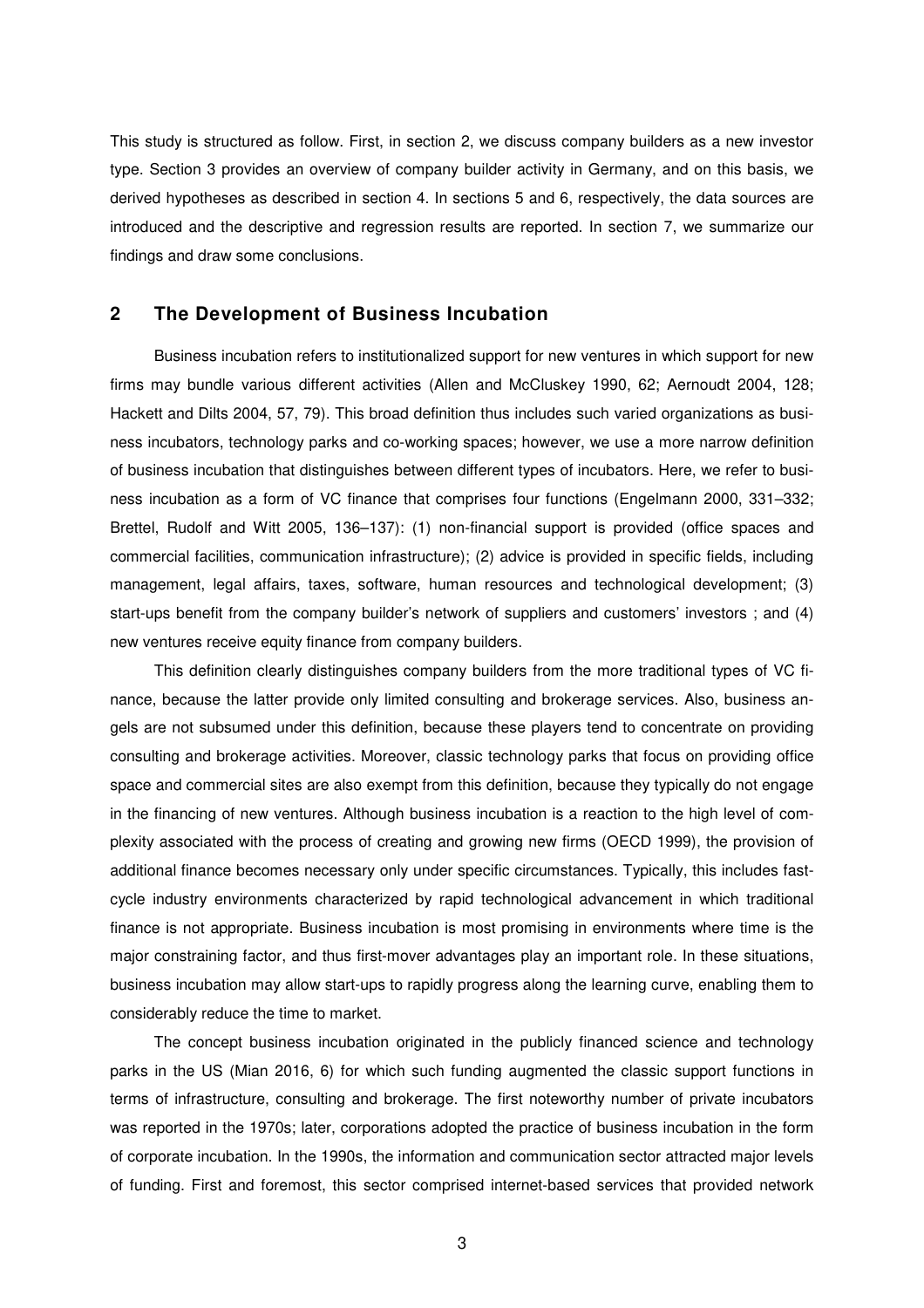goods associated with particularly high first-mover advantages. With the emergence of the New Economy between 1995 and 2001, a new investor type gained traction, the so-called "networked incubators" (Hansen et al. 2000; Bøllingtoft and Ulhøi 2005; Bruneel et al. 2012, 112). Hansen et al. (2000, 76) showed that these investors focused in particular on internet-based services and central locations, which enabled these start-ups to access internal and external networks. A novel element associated with the networked incubator was the more comprehensive internalization of business functions. The investors supported start-ups in recruitment, controlling and marketing and also provided financial resources in these areas. The success of this institutional innovation led to the first substantial increase in the number of private incubators (Leblebici and Shah 2004, 368). These investors were also observed in Germany (Achleitner and Engel 2001). As a late adopter of this investment model, Germany was under considerable pressure during the crash of the Neuer Markt, a high-tech segment of the stock exchange that had been launched in Germany in 1997. As a consequence, the number of incubators, as well as the funds and support functions they provided, decreased considerably in the years that followed (Witt and Zilmer 2002; Brettel, Rudolf, and Witt 2005).

The decline in these new investors was also discernible in other countries. Starting in 2004, stabilization of the information and communications technology (ICT) market (Web 2.0) led to a renewed surge in incubators, while at the same time they learned from past blunders. Accelerators place a strong emphasis on specific contents over a relatively short time frame. The support provided to start-ups in the form of business and technical consulting is highly structured and standardized and is limited to a period of a few weeks or months. With respect to finance, seed financing of no more than a few thousand US dollars is commonly provided (Miller and Bound 2011, 9). Accelerators often structure their programs to include selection procedures, courses with a limited number of participants and a final presentation with potential investors ("Demo Day"). Additional support activities that are available first and foremost in established start-up hubs include, among other things, seminars that cover new firm formation, start-up weekends and founder's roundtables.

Compared with accelerators, company builders provide start-ups with a considerably more extensive portfolio of services. These investors make available a substantially larger amount of resources for the growth of firms and deploy these resources to various start-ups simultaneously (Rao 2013). The experience of successful entrepreneurs becomes institutionalized within these organizations, thus enabling the founders to progress more rapidly along the learning curve. Learning takes place not only between the company-builder team and the start-ups, but also between the portfolio firms within the organization. Because this approach to supporting the growth of young firms is associated with high costs, company builders seek comprehensive control of the start-up process, which is often achieved in the form of majority stakes. The term "start-up studios" refers to film studios and illustrates that both proprietary projects and projects brought into the organization from the outside may be pursued using the existing infrastructure. However, company builders launch more business ideas and strategies internally than do other types of investors. Copycat strategies represent an ex-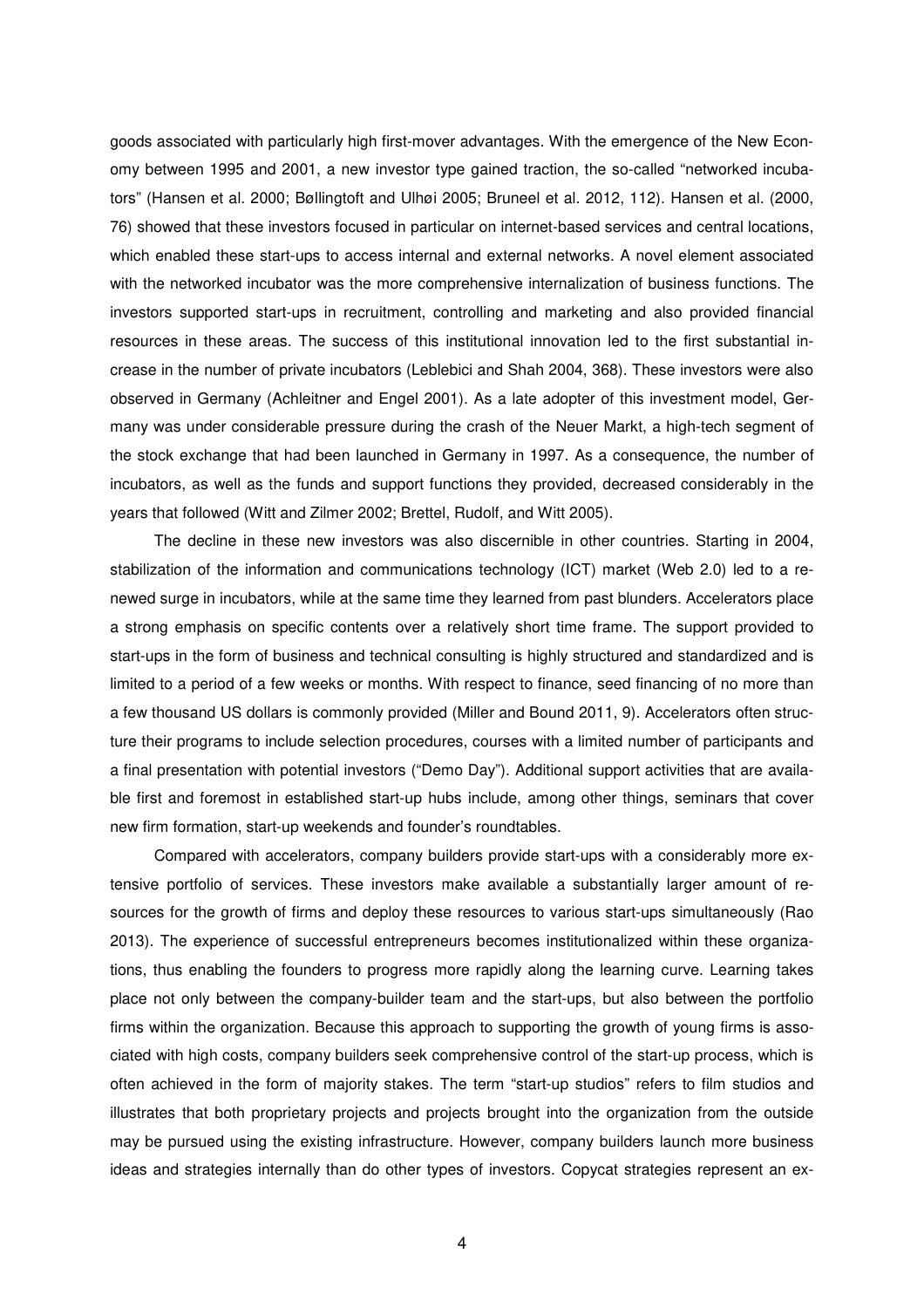treme form of this phenomenon and include the cloning of existing business models aimed at increasing performance.

Thus, the strategies of both accelerators and company builders minimize the typical problem of information asymmetry and moral hazard associated with the launch of new firms, albeit in different ways. In the accelerator model, uncertainty and risk remain on the side of the start-up owing to the relatively small investments. Accelerators reduce some of the uncertainty within the start-up process by passing it on to the investor in the next phase. By contrast, company builders accept a much greater risk (or even the entire risk) while at the same time assuming full control of the start-up-process. Between these extremes, there are additional investors. Often such investors offer a broader portfolio of support activities than do regular VC firms, such as providing the premises for the start-up; however, they tend not to engage in capital-intensive functions to finance the expansion of young firms. These (empirically rare) investors are referred to as "traditional incubators" and will be compared with company builders, accelerators and classic VC investors (see Table 1).

The first wave of the different types of incubation finance sketched out here was pioneered in the 1990s and after 2005 in the United States. However, after 2010 at the latest, incubation finance began to expand internationally. At the same time, however, the launch of incubator firms stagnated in the United States (Miller and Bound 2011; Szigeti 2015). Against this backdrop, it is necessary to clarify which institutional context is most appropriate for incubation finance.

|                            | <b>Venture Capital</b> | <b>Incubation Funding</b> |                    |                   |  |  |  |  |  |  |
|----------------------------|------------------------|---------------------------|--------------------|-------------------|--|--|--|--|--|--|
|                            |                        | Accelerator               | Traditional<br>In- | Company           |  |  |  |  |  |  |
|                            |                        |                           | cubator            | <b>Builder</b>    |  |  |  |  |  |  |
| Conception                 | Finance and            | Training camp             | Comprehensive      | Internal control  |  |  |  |  |  |  |
|                            | know-how               |                           | support,           | or majority stake |  |  |  |  |  |  |
|                            |                        |                           | including busi-    | in new venture    |  |  |  |  |  |  |
|                            |                        |                           | ness premises      |                   |  |  |  |  |  |  |
| <b>Duration</b>            | Life of fund           | Days to months            | Several years      | Several years     |  |  |  |  |  |  |
| Compensation               | Equity                 | Fee or equity             | Equity             | Majority stake or |  |  |  |  |  |  |
|                            |                        |                           |                    | complete inter-   |  |  |  |  |  |  |
|                            |                        |                           |                    | nalization        |  |  |  |  |  |  |
| <b>Support</b>             |                        |                           |                    |                   |  |  |  |  |  |  |
| financing                  |                        |                           |                    |                   |  |  |  |  |  |  |
| Coaching                   |                        |                           |                    |                   |  |  |  |  |  |  |
| <b>Network integration</b> |                        |                           |                    |                   |  |  |  |  |  |  |
| <b>Business premises</b>   |                        |                           |                    |                   |  |  |  |  |  |  |
| <b>ICT infrastructure</b>  |                        |                           |                    |                   |  |  |  |  |  |  |
| IT and programming         |                        |                           |                    |                   |  |  |  |  |  |  |
| <b>Marketing</b>           |                        |                           |                    |                   |  |  |  |  |  |  |
| <b>Recruitment</b>         |                        |                           |                    |                   |  |  |  |  |  |  |
| <b>Objective for exit</b>  | Next investment        | Presentation to           | Long-term own-     | Long-term own-    |  |  |  |  |  |  |
|                            | phase                  | potential inves-          | ership (strategic  | ership (strategic |  |  |  |  |  |  |
|                            |                        | tors                      | investor, IPO)     | investor, IPO)    |  |  |  |  |  |  |

Table 1: Different Types of Incubation Funding, as compared with Classic Venture Capital Investors

 $IPO =$  initial public offering;  $IT =$  information technology.

Source: Author.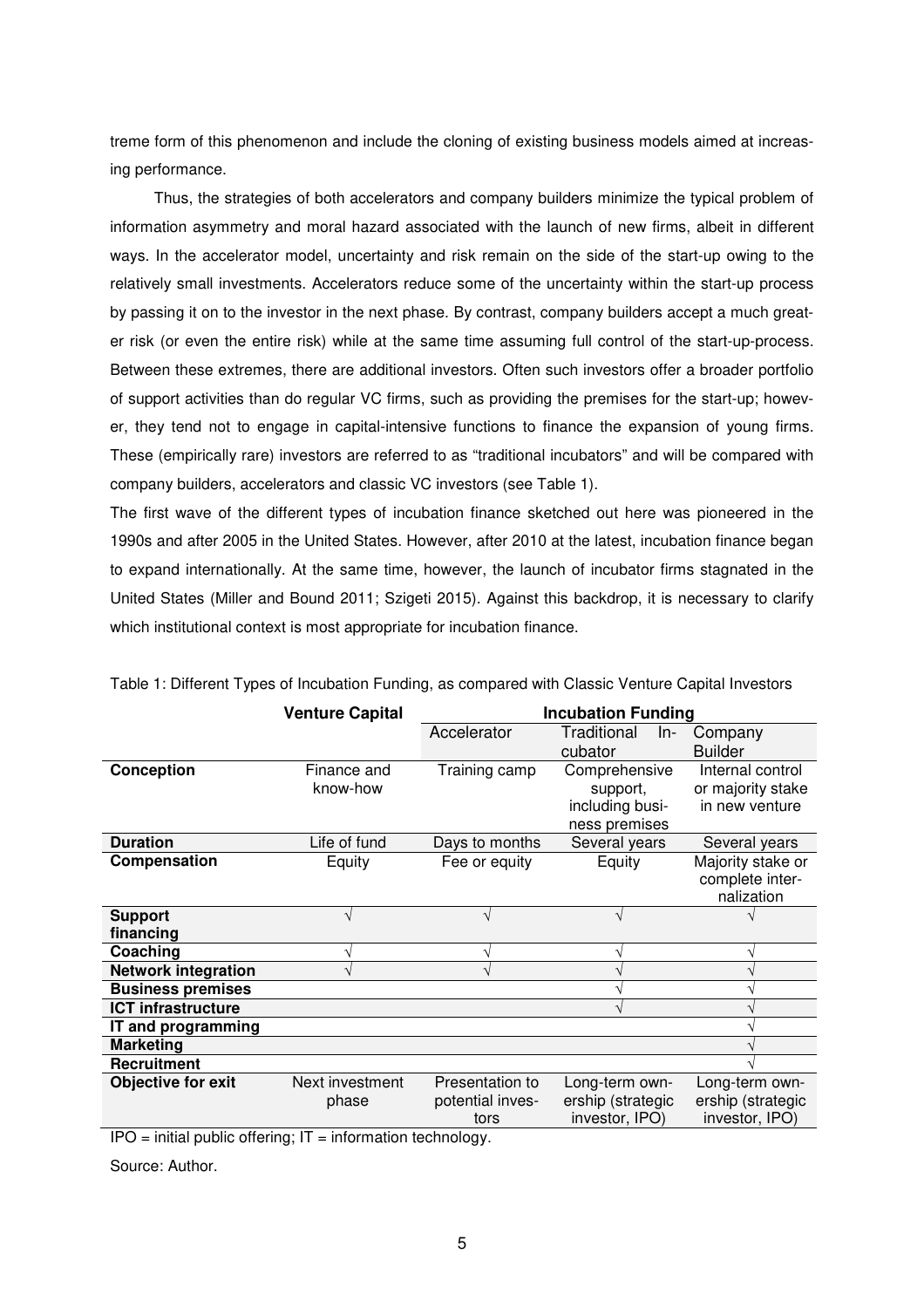Hansen et al. (2000, 84) refer to "networked incubators" as a novel and superior organizational form because they combine the resources of large corporations with the agility of start-ups. It is thus expected that accelerators and company builders represent successful institutional innovations in the networked society (Leblebici and Shah 2004, 369). In contrast to previous organizational forms, incubation finance not only includes the support of business ideas but also is associated with serializing the launch of new firms (Bendig, Evers, and Knirsch 2013, 81). In doing so, the new venture creation process becomes replicable based on standardized modules. Although accelerators tend to provide the general tools for the start-up process, company builders engage in the strategic development of a company. The business idea is thus the scarce resource, which illustrates the limits related to incubation finance. With the entry of company builders, entrepreneurs must cede control of much of their venture. It may thus be assumed that company builders are more attractive to founders within ecosystems where financial and entrepreneurial resources are not widely available and where technological change is rapid. By contrast, if such resources are not lacking, traditional VC investments that have a considerably more nimble service portfolio may be more appropriate. Company builders may thus be expected to be more effective in specific innovation systems and sectoral contexts.

# **3 Company Building in Germany**

An assessment of the different forms of incubation finance that are sketched out here is available only in the form of explorative studies (Miller and Bound 2011; Salido, Sabás, and Freixas 2013; Szigeti 2015). These studies link the high rates of new-firm formation to incubation finance in Europe in the years 2010 and 2013. Germany also experienced a boom during these two years with respect to the availability of VC finance and the formation of incubators (Heimlich 2013; Bendig, Evers, and Knirsch 2013, 80–87; Garbs 2014; Kahl and Scheuplein 2016, 31–33). In the year 2013, which marks a peak in this development, established firms increasingly engaged in incubation finance by launching their own corporate accelerators, and this trend is ongoing (Kawohl, Rack, and Strniste 2015).

The surge in private company builder activity is strongly associated with the formation of Rocket Internet in the year 2007. The history of this particular company builder may be traced back to the year 1999 (Kaczmarek 2014; Schimoroszik 2015, 117–120). As a consequence of the rapid growth of selected start-ups, as well as of several successful exits, other company builders were formed, including Team Europe (2008), HitFox (2011), Rheingau Founders (2011), M Cube (2011) and Project A Ventures (2012). In this context, local knowledge transfer, as well as direct linkages among and continuities of personnel, have played an important role. In Munich, Hamburg and Cologne, a smaller number of new company builders were also formed. However, in 2013, the company builder business model faced its first crisis, when several company builders had to narrow their portfolios or adjust their strategies (Hofmann 2013; Kroker 2014). Although Rocket Internet, which had strongly emphasized a copycat strategy (Rooney 2012), was adversely affected by such turbulence, this firm was able to continue its development towards becoming a major global internet concern (Kaczmarek 2014, 265–321).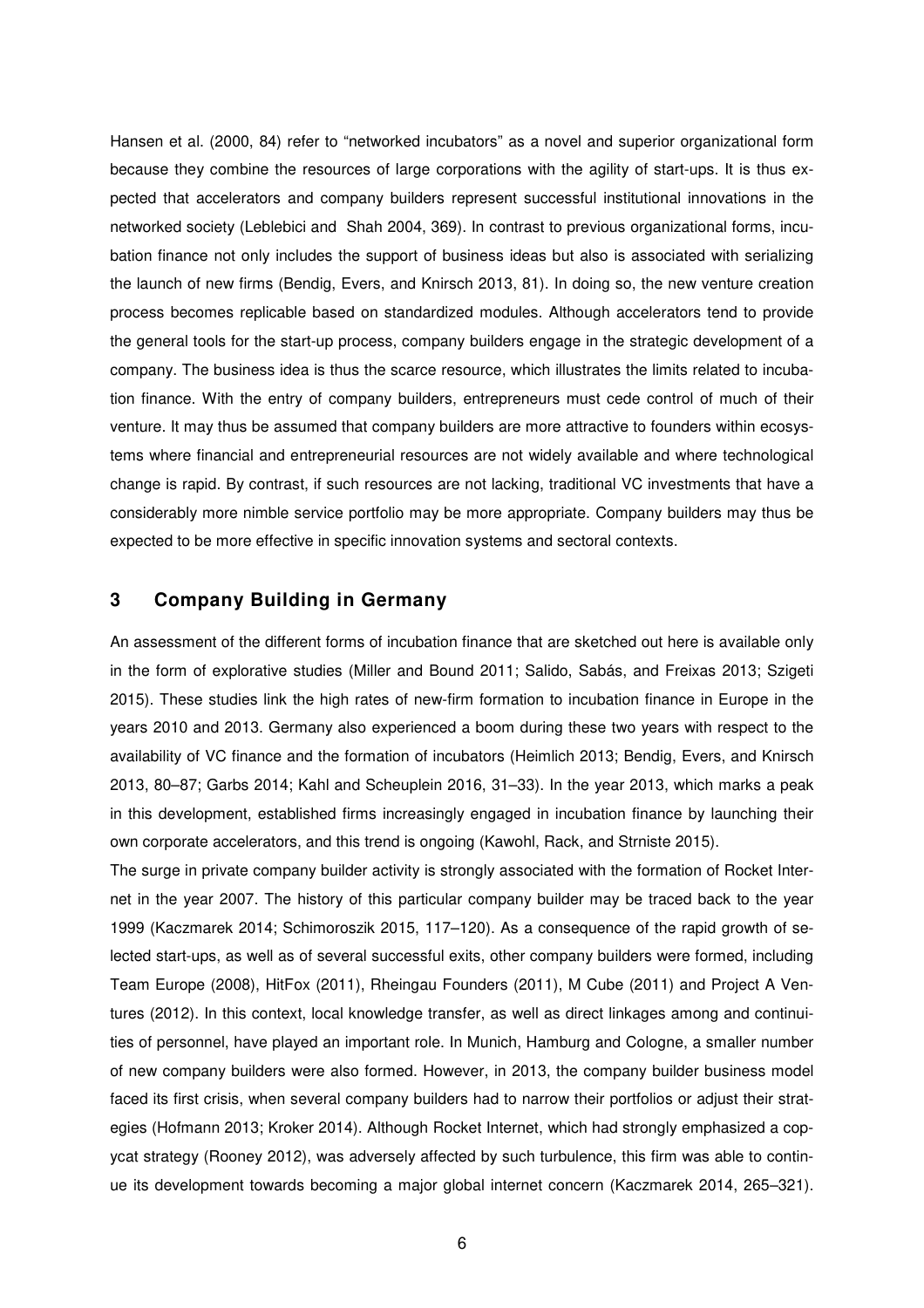Subsequently, company building activity stabilized. In addition, further company builders were created with a focus on particular sectors (e.g. financial technology ["fintech"]). In 2016, a total of 20 company builders were identified in Germany.

The growth of company builders occurred against the backdrop of a weak VC market in Germany (Kulicke 2012; Röhl 2014). The descriptive results reported here show that the publicly available VC funding attributable to company builders (i.e. Rocket Internet in particular) amounted to €1.2bn. The VC funding invested by company builders was thus twice as high as the amount attributable to private investors (InvestEurope/PEREP Analytics 2016). Compared with the US, the catch-up process of Germany's VC market seems to be closely tied to company builders, and some characteristics of this business model seem to be particularly well suited to well-known elements of the German innovation system (Keck 1993; Allen 2010; Schmoch, Rammer, and Legler 2010), as follows:

- In Germany, innovation tends to be implemented by methods that involve incremental change. Such strengths – including a detail-orientated, collaborative and rapid approach – may be deployed in applying innovations derived from the information and communication sector to different industries.
- The method-based approach prevalent in the German innovation system facilitates the sequential reproduction of business models. From this perspective, the copycat strategy seems to be particularly promising.
- Highly qualified individuals willing to cede some of their entrepreneurial self-determination are essential for the company builder business model. The high prestige afforded to long-term employment and large corporations seems to benefit company builders as well.

All these factors indicate that among the various alternatives for launching and funding new firms (Kulicke 2012, 27–33), company builders seem to be particularly promising.

# **4 Current State of Research and Hypotheses**

Assessing the employment effects of VC investments is a well-developed field of inquiry (e.g. Da Rin, Hellmann, and Puri 2013: 633pp.). Both microeconomic effects (Engel 2002; Achleitner and Kloeckner 2005) and macroeconomic effects (Belke, Fehn, and Foster 2006; Feldmann 2010) associated with VC investments have been reported for the German labour market. The investment strategies of different types of VC investors have also been compared (Bertoni, Colombo, and Grilli 2013; Bertoni, Colombo, and Quas 2015). The initial studies dealt with business incubation in a general sense (Grimaldi and Grandi 2005; Stokan, Thompson, and Mahu 2015; Mian 2016, 12–17), whereas the specific type of incubation funding examined here has not (to our knowledge) been investigated in any previous study.

In our study, we focused on the two extremes of incubation funding, combining the accelerators with the empirically few cases of traditional incubation.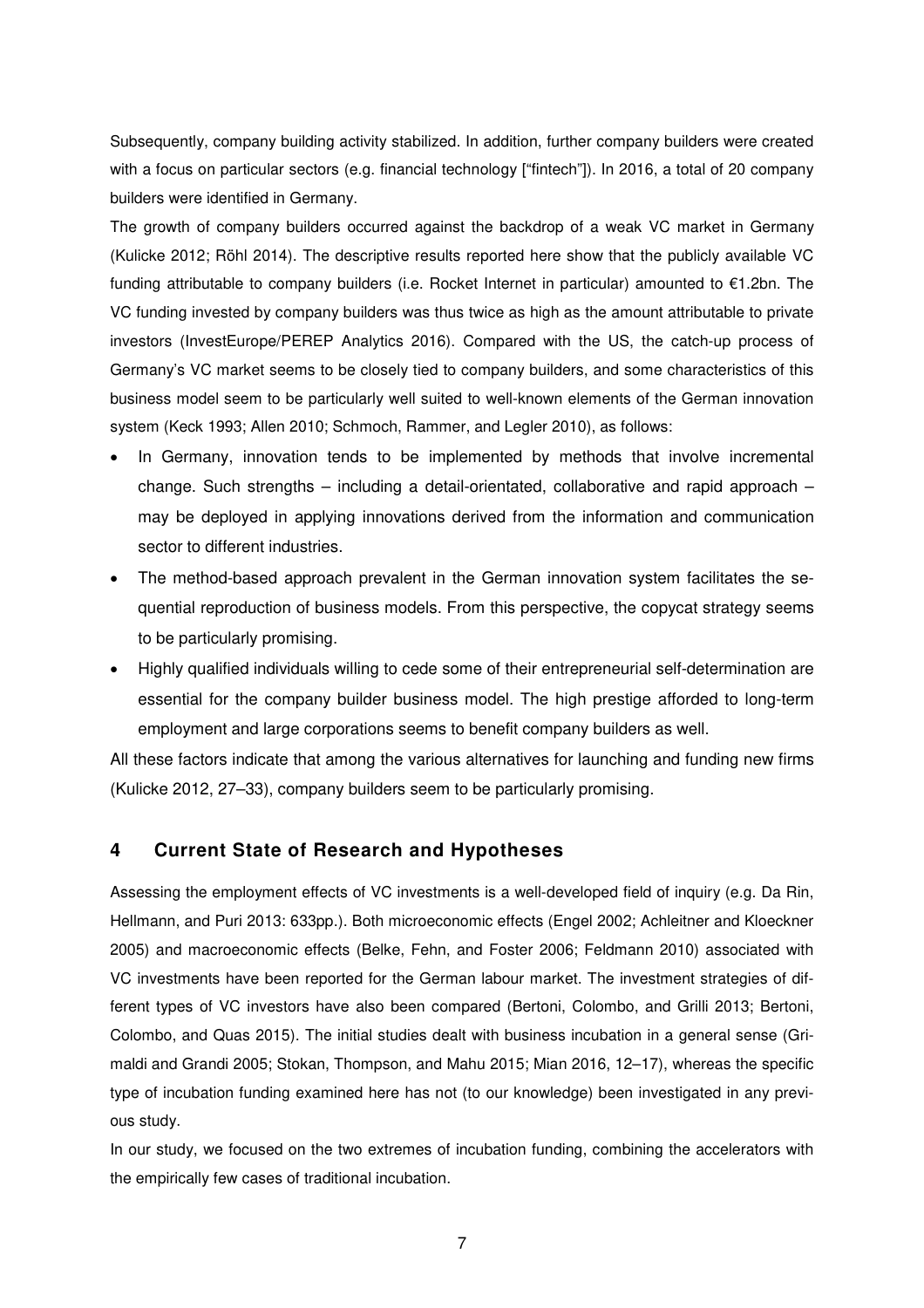As company builders provide a substantially more comprehensive set of support activities to their portfolio firms, we expect more dynamic employment growth among these firms compared with companies that did not receive such funding (Hypothesis 1).

Given the considerably higher amount of financial resources used in company builders to facilitate the development of their portfolio firms, as compared with accelerators, we would expect company builder firms to exhibit considerably higher employment growth rates than the latter types of VC investors (Hypothesis 2).

Over the past five years, Berlin has witnessed rapid growth in the availability of VC finance, becoming the most important hub for VC in Germany (Scheuplein, Görtz, and Henke 2014). We tested whether firms operating in Berlin generally exhibited higher growth rates compared with firms outside Berlin, or whether firms in company builders grew more dynamically. We expected Berlin-based start-ups in company builders to be positively associated with firm growth, whereas no such relationship would be observed for firms that did not receive funding from a Berlin-based company builder (Hypothesis 3).

Although VC and incubation activity is observed in various industries, investors tend to favour specific industries. In the time period of our study, VC and incubation funding concentrated on the digital economy, in which the first-mover advantages sketched out above are of substantial importance. The acquisition of finance could thus play a decisive role for the employment growth of start-ups. Therefore, we expected the information and communication industry, as well as electronic commerce (ecommerce), to be particularly well-suited targets for company building activities, which is why we expected the firms operating in these industries to be positively associated with growth (i.e. exhibiting the highest growth rates) (Hypothesis 4).

#### **5 Methods**

#### **5.1 Data**

The empirical analysis is based on the mergers and acquisitions (M&A) database Zephyr (Bureau van Dijk) and Deal News (Majunke Consulting). Both databases were integrated and extended by the deal monitor of VentureCapital Magazin (an industry magazine reporting on German and European VC activity and deals). Information on VC activity in the years 2011 to 2015, as well as German portfolio firms and investors, was retrieved from these sources. In total, 1,236 portfolio firms were identified in these years. Additional information regarding the VC-backed firms (number of employees, German industry code, location) was accessed via the Markus database, which is operated by Creditreform and the Bureau van Dijk. Using this database, we also determined whether the portfolio firms were active. In total, 322 portfolio firms were identified. Exits in the form of insolvencies, takeovers and IPOs were documented as well. In order to classify the different types of investors, we used the Zephyr database as well as the Fund Manager Profiles database operated by Preqin. This allowed us to distinguish four types of investors: company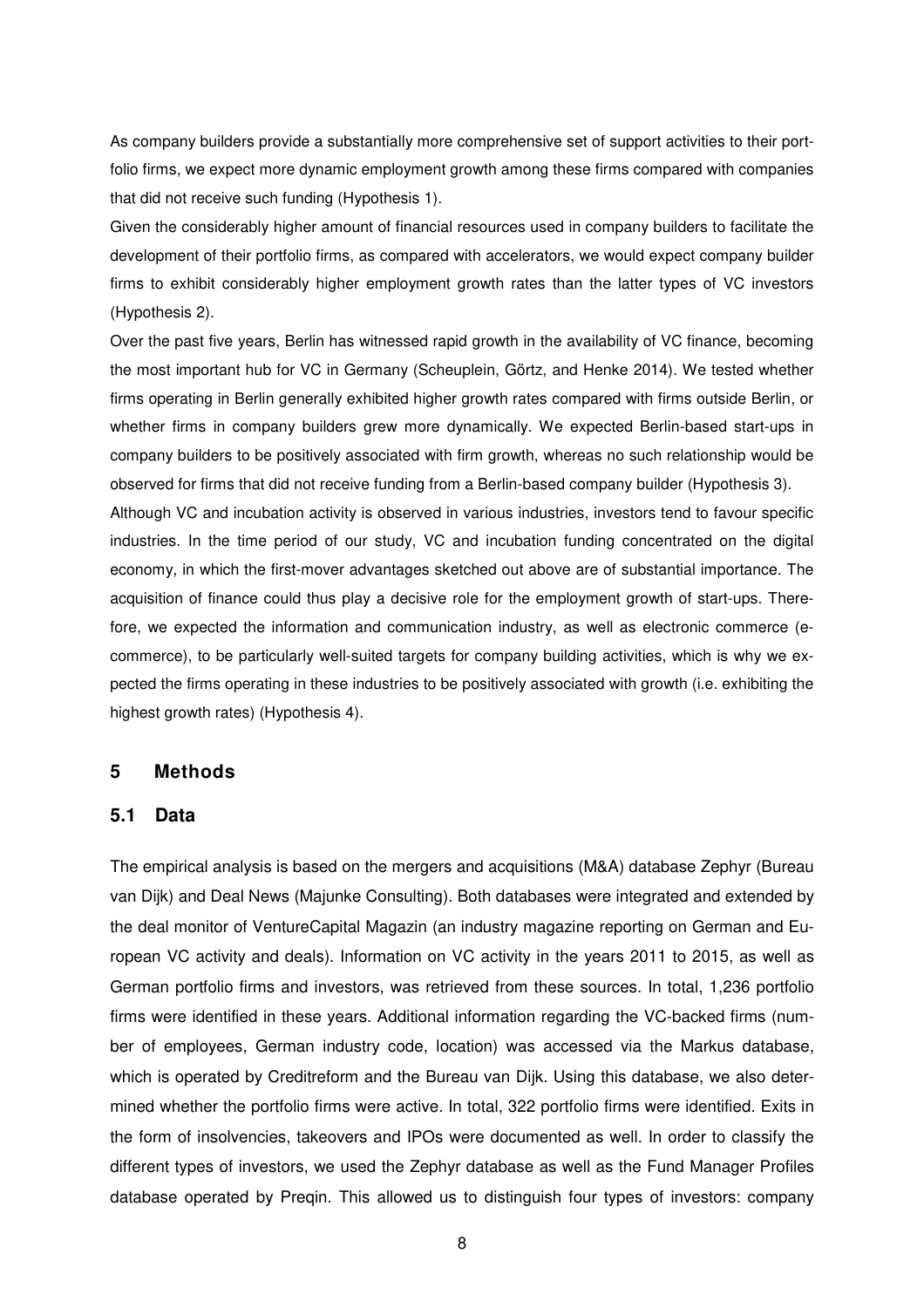builder, private accelerators, public VC firms and private VC firms. The empirically rare public accelerators were subsumed under the category public VC firms. While the first three types of investors were distinguished on the basis of a positive list, the fourth category of private VC includes classic VC firms and VC subsidiaries of investment banks as well as corporate VC firms, family offices and business angels.

#### **5.2 Regression Model**

The determinants of employment growth in VC-backed firms and in start-ups that received incubation funding were examined on the basis of four regression models. For the dependent variable in models 1 and 2, we used employment growth (EMPL\_GROW) of VC-backed firms and those firms that received incubation finance. We gauged employment growth as the log growth over the initial funding in the years between 2011 and 2014 (EMPLOYt0) compared with the number of employees in 2015 (EMPLOYt1). In regression models 3 and 4, we examined employment growth (EV\_GROWTH) on the basis of work by Evans (1987), where EMPLOYt1 relates to the number of employees in 2015 and EMPLOYt0 relates to the number of employees in the year of the initial funding. Thus, t1−t0 computes the number of years between the initial year of funding and the reporting year 2015.

$$
Y^{1} = x^{1} + x^{2} + x^{3} + x^{4} + x^{6} + x^{7} + x^{8} + x^{9} + x^{10} + x^{11} + x^{12} + x^{13}
$$
 (1)

$$
Y^{1} = x^{1} + x^{2} + x^{3} + x^{4} + x^{6} + x^{8} + x^{10} + x^{11} + x^{12} + x^{13} + x^{14}
$$
 (2)

$$
Y^{2} = x^{1} + x^{2} + x^{3} + x^{4} + x^{6} + x^{7} + x^{8} + x^{9} + x^{10}
$$
 (3)

$$
Y^{2} = x^{1} + x^{2} + x^{3} + x^{4} + x^{6} + x^{8} + x^{10} + x^{14}
$$
 (4)

| $Y^1$ : EMPL_GROW         | Log (EMPLOY <sub>t1</sub> -EMPLOY <sub>t0</sub> )                   |
|---------------------------|---------------------------------------------------------------------|
| $Y^2$ : EV GROWTH         | Log (EMPLOY <sub>t1</sub> /EMPLOY <sub>t0</sub> )/( $t_1$ - $t_0$ ) |
| $X^1$ : BERLIN            | Located in Berlin (1/0)                                             |
| $X^2$ : MUNICH            | Located in Munich (1/0)                                             |
| $X^3$ :ICT                | Portfolio firm is active in the information and communication       |
|                           | industry $(1/0)$                                                    |
| $X^4$ : ECOMMERCE         | Portfolio firm is active in wholesale, retail or e-commerce         |
|                           | (1/0)                                                               |
| $X^5$ : FINANCE           | Portfolio firm is active in financial services (1/0)                |
| $X^6$ : BIOTECH           | Portfolio firm is active in the life sciences (1/0)                 |
| X <sup>7</sup> :PUBLIC VC | Portfolio firm received investment from at least one public VC      |
|                           | firm $(1/0)$                                                        |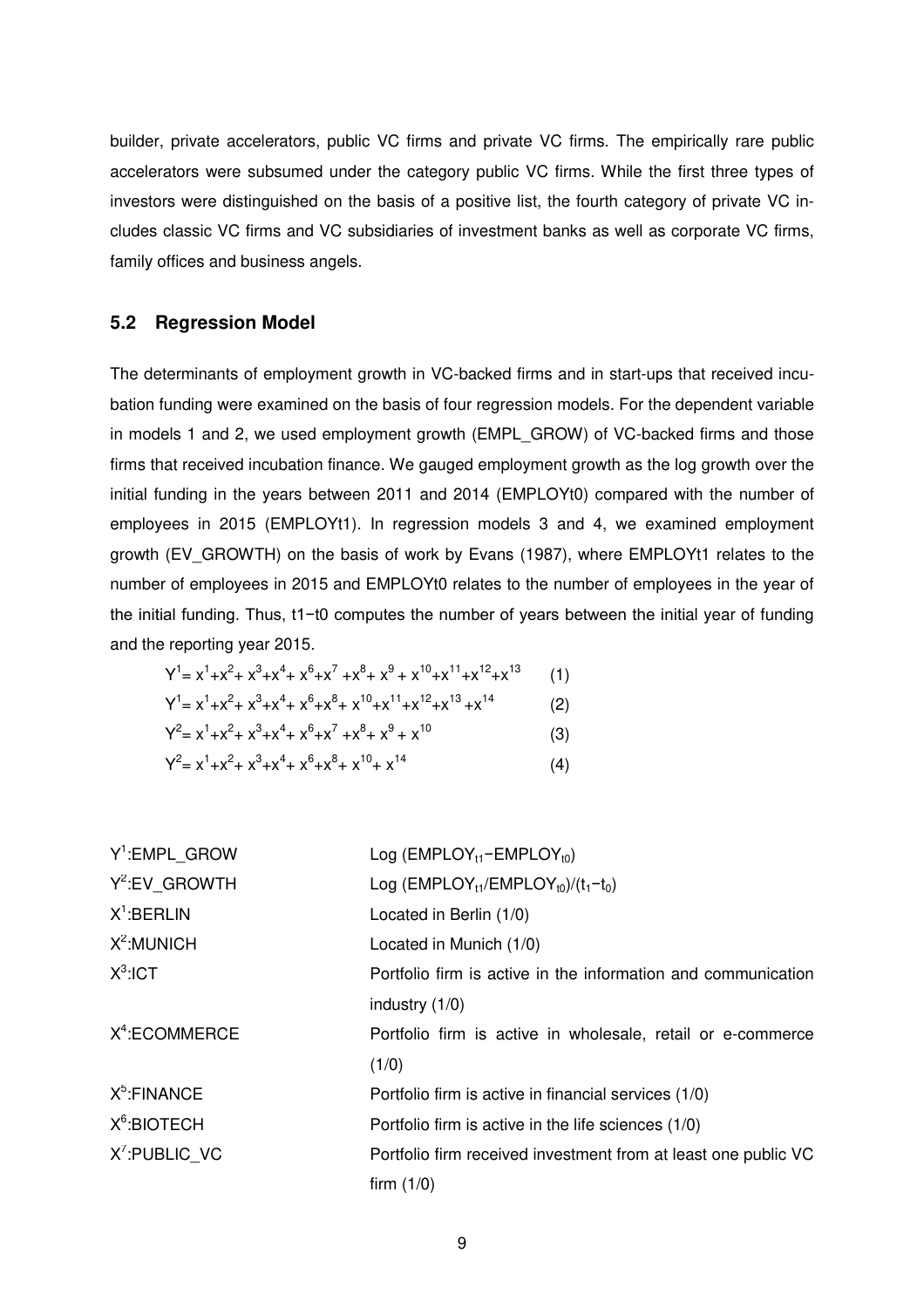| $X^8$ : PRIVATE ACCE          | Portfolio firm received investment from at least one private |
|-------------------------------|--------------------------------------------------------------|
|                               | accelerator (1/0)                                            |
| $X^9$ :COMP BUILD             | Portfolio firm received investment from at least one company |
|                               | builder $(1/0)$                                              |
| $X^{10}$ : LOG FIRM SIZE      | Number of employees in the year of initial financing         |
| $X^{11}$ : YEAR 2013          | Initial year of financing (2013) (1/0)                       |
| $X^{12}$ : YEAR 2012          | Initial year of financing $(2012)$ $(1/0)$                   |
| $X^{13}$ : YEAR 2011          | Initial year of financing (2011) (1/0)                       |
| X <sup>14:</sup> BERLIN CO BU | BERLIN COMPANY BUILDER                                       |
|                               |                                                              |

#### N=322

To test whether portfolio firms in Berlin and Munich, the two most important centres for VC in Germany, exhibited higher employment growth rates than firms outside of these clusters, the independent variables BERLIN and MUNICH were used. In cases where the portfolio firms were located in either Berlin or Munich, a 0 was assigned. If the firms were headquartered outside of Berlin or Munich, a 1 was coded. Four binary independent variables that tested for the effect of the industry in which the respective firms are operating were used. We examined whether there was a differential effect on employment growth rates across industries among information and communication technology firms (ICT); wholesale, retail and e-commerce firms (ECOMMERCE); financial services firms (FINANCE) and life sciences and biotechnology firms (BIOTECH). The classification of the portfolio firms draws on the work of Rammer et al. (2013) and is based on the industry codes reported for each firm (ICT services 58,2; 61 and 62; 63,01; 63,02; and 95,1; ecommerce 46 and 47; financial services 64 to 66; Life Sciences 21; 26.3; 26.6; 32.50.1; 32.50.3; 71.2; 72.11; 72.19; 86.10.1; and 86.10.3).

In order to test for the effect of different types of investors on employment growth rates, four independent variables were used. More specifically, four binary variables were introduced that tested whether the portfolio firm had re-ceived finance from a company builder (COMP\_BUILD), a private accelerator (PRIVATE\_ACCE) or a public VC firm (PUBLIC\_VC). To gauge the impact of Berlin-based company builders on firm growth, the interaction term between BERLIN and COMP\_BUILD was computed (BERLIN\_CO\_BU). Due to multicollinearity between COMP\_BUILD and BERLIN\_CO\_BU, two separate models were estimated that contained only one of the two variables.

Several controls were used. In all models, we controlled for log firm size in the initial year of finance (LOG\_FIRM\_SIZE). In the first two models, the year of the initial financing was employed, that is, the years 2013, 2012, and 2011 (YEAR \_2013, YEAR\_2012, YEAR\_2011); the year 2014 was excluded. Because the year of the initial financing forms part of the dependent variable in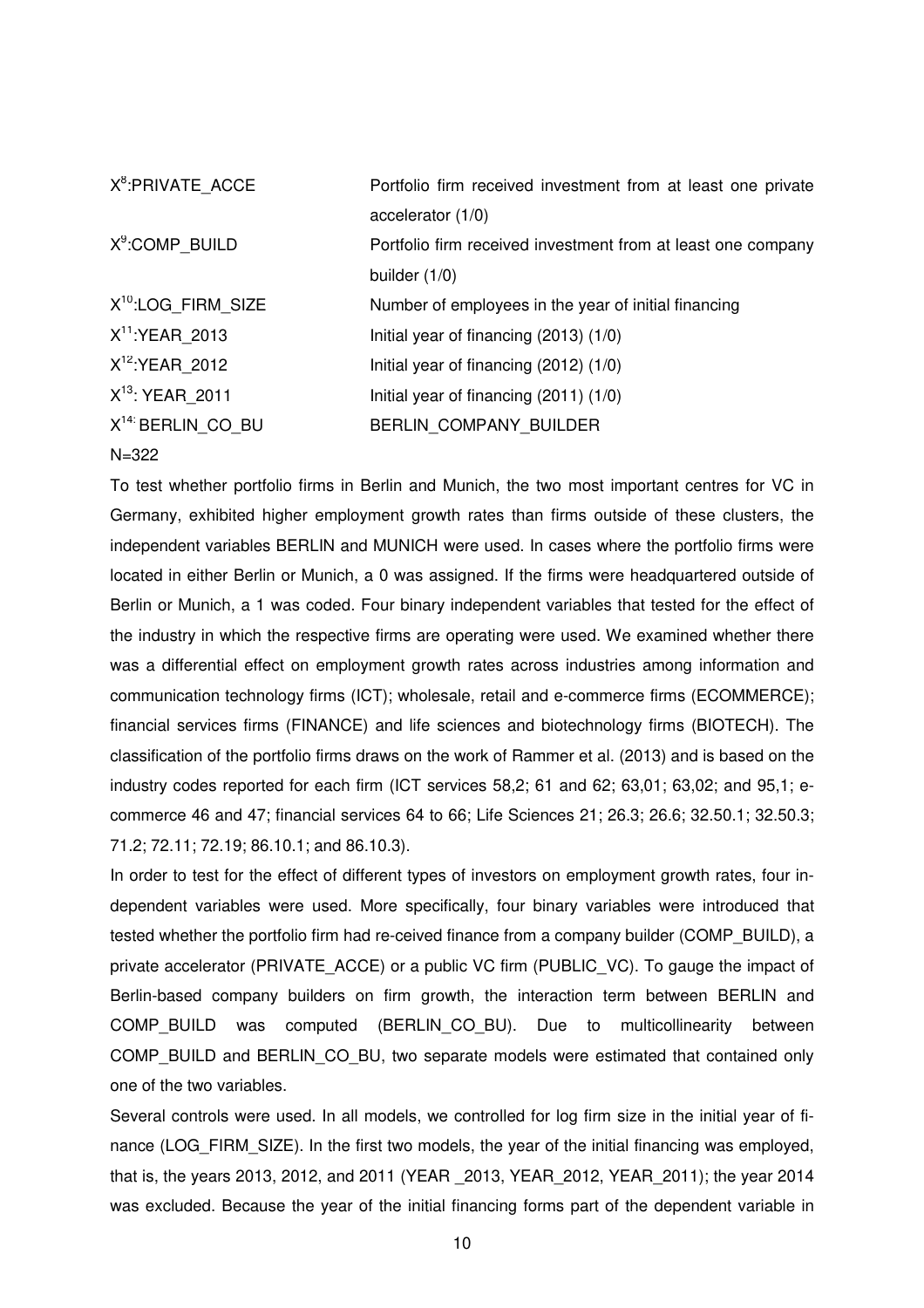models 3 and 4 for the dependent variable EV\_GROWTH, we did not control for the initial year of financing in these models.

# **6 Results**

# **6.1 Descriptives**

For the dependent variables EMPLOY\_GROW and EV\_GROWTH, the respective median values were 2.46 and 1.13, with respective standard deviations of 1.39 and 0.86. For the four types of investors, we found varying median values, which provided an overview of these investors' activity in the German VC market. At 53%, more than half the firms in the sample had received at least one financing round by a public VC firm in the years 2014 to 2011, and 8% of the portfolio firms received financing from a company builder, whereas private accelerators were invested in only 2% of the firms in the sample. For 6% of the firms in the sample, a Berlin-based company builder was reported to be an investor. The number of initial financing rounds is relatively evenly spread across the years 2013 to 2011, in that 25% of the initial financing rounds were observed in 2013, 24% in 2012 and 29% in 2011. The remaining 22% were documented in the year 2014.

VC activity was strongly concentrated in selected metropolitan regions in that 40% of the firms in the sample were headquartered in Berlin, whereas 16% were located in Munich. Moreover, VC activity was also heavily concentrated in certain industry sectors. With 40% of the firms in the sample operating in the information and communication industry, this particular industry is clearly dominant. Whereas 12% of the portfolio firms belonged to the wholesale and retail (i.e. ecommerce) industry, life science and biotechnology firms accounted for 10%. Financial services represented only 1.2% of the firms in the sample.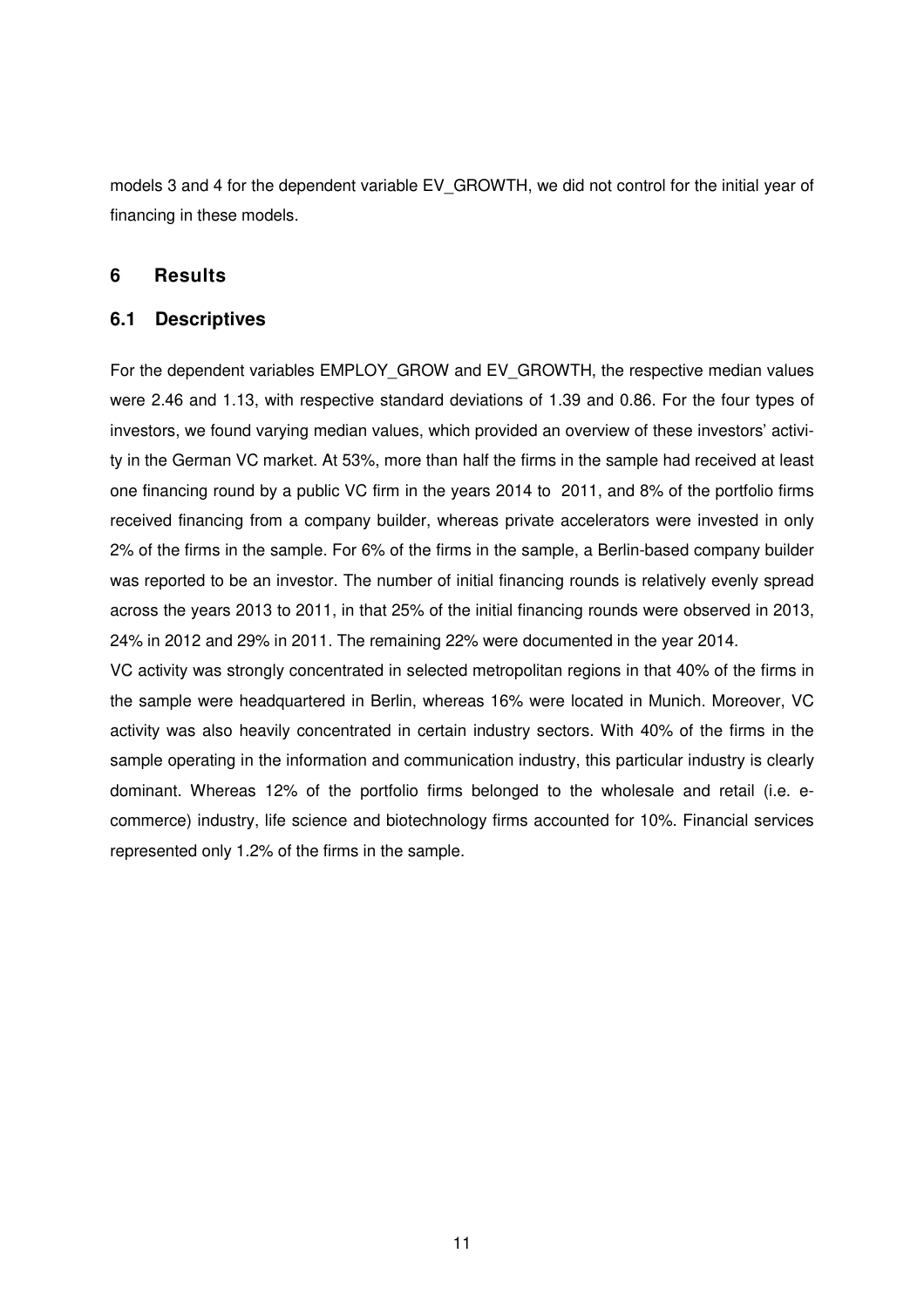| Mean | <b>STD</b> | $\sqrt{ }$ | $X^1$       | $X^2$          | $X_3$     | $X^4$     | $X^5$        | $X_{{\rm e}}$ | $X^7$          | $X_8$     | $X_{a}$   | $\mathsf{X}^\mathsf{10}$ | $\mathsf{X}^\mathsf{11}$ | $X^{12}$     | $X^{13}$     | $X^{14}$     |
|------|------------|------------|-------------|----------------|-----------|-----------|--------------|---------------|----------------|-----------|-----------|--------------------------|--------------------------|--------------|--------------|--------------|
| 2.46 | 1.39       |            | $0.16**$    | $-0.18$        | 0.02      | $0.22**$  | 0.03         | $-0.10*$      | $-0.20**$      | $-0.02$   | $0.24**$  | $0.43**$                 | $-0.06$                  | $0.13*$      | 0.09         | $0.22*$      |
|      |            |            |             |                |           |           |              |               |                |           |           |                          |                          |              |              |              |
| 0.39 | 0.48       | $0.16*$    | $\mathbf 1$ | $-0.34**$      | $0.23**$  | $0.10**$  | 0.02         | $-0.16**$     | $-0.11*$       | $0.10**$  | $0.21*$   | 0.05                     | 0.01                     | 0.03         | $-0.09$      | $0.31***$    |
|      |            | $\star$    |             |                |           |           |              |               |                |           |           |                          |                          |              |              |              |
| 0.16 | 0.36       | $-0.18$    | $0.34***$   | $\overline{1}$ | $-0.12*$  | 0.03      | $-0.01$      | 0.01          | 0.01           | 0.01      | $-0.02$   | $-0.05$                  | 0.02                     | 0.01         | $-0.01$      | $-0.10$      |
| 0.36 | 0.48       | 0.02       | $0.23**$    | $-0.12*$       |           | $-0.26**$ | $-0.08$      | $-0.26**$     | $-0.12$        | $0.11*$   | 0.09      | $-0.12*$                 | 0.09                     | $-0.07$      | $-0.02$      | $0.11*$      |
| 0.11 | 0.31       | $0.22*$    | 0.10        | 0.03           | $-0.26**$ |           | $-0.04$      | $-0.12*$      | $-0.11*$       | $-0.04$   | $0.11*$   | $0.24***$                | $-0.01$                  | 0.06         | $-0.01$      | $0.11*$      |
|      |            |            |             |                |           |           |              |               |                |           |           |                          |                          |              |              |              |
| 0.01 | 0.11       | 0.03       | 0.02        | $-0.04$        | $-0.08$   | $-0.04$   | $\mathbf{1}$ | $-0.04$       | $-0.06$        | $0.21***$ | $-0.03$   | $-0.02$                  | 0.01                     | 0.01         | $-0.07$      | $-0.02$      |
| 0.11 | 0.31       | $\sim$     | $-0.16**$   | $-0.01$        | $-0.26**$ | $-0.12*$  | $-0.04$      |               | $-0.13*$       | $-0.04$   | $-0.06$   | 0.03                     | $-0.04$                  | 0.02         | 0.05         | $-0.04$      |
|      |            | $0.10*$    |             |                |           |           |              |               |                |           |           |                          |                          |              |              |              |
| 0.53 | 0.50       |            | $-0.11*$    | 0.01           | $-0.12*$  | $-0.11*$  | $-0.06$      | $0.13*$       | $\overline{1}$ | $-0.08$   | $-0.19**$ | $-0.16**$                | $-0.03$                  | 0.04         | 0.05         | $-0.16**$    |
|      |            | $0.20*$    |             |                |           |           |              |               |                |           |           |                          |                          |              |              |              |
|      |            | $\star$    |             |                |           |           |              |               |                |           |           |                          |                          |              |              |              |
| 0.02 | 0.12       | $-0.02$    | 0.10        | 0.01           | $0.11*$   | $-0.04$   | $0.21**$     | $-0.04$       | $-0.08$        | 1         | $-0.03$   | $-0.06$                  | 0.04                     | $-0.01$      | $-0.02$      | $-0.03$      |
| 0.08 | 0.26       | $0.24*$    | $0.21***$   | $-0.02$        | 0.09      | $0.11*$   | $-0.03$      | $-0.06$       | $-0.19**$      | $-0.03$   | 1         | $0.13*$                  | $-0.06$                  | 0.08         | $-0.03$      |              |
|      |            | $\star$    |             |                |           |           |              |               |                |           |           |                          |                          |              |              |              |
| 2.12 | 1.49       | $0.43*$    | 0.05        | $-0.05$        | $-0.12*$  | $0.22***$ | $-0.02$      | 0.03          | $-0.16**$      | $-0.06$   | $0.13*$   | $\mathbf{1}$             | $-0.14*$                 | 0.05         | $0.11*$      | $0.19**$     |
|      |            | $\star$    |             |                |           |           |              |               |                |           |           |                          |                          |              |              |              |
| 0.25 | 0.43       | $-0.06$    | 0.01        | 0.02           | 0.09      | $-0.01$   | 0.01         | $-0.04$       | $-0.03$        | 0.04      | $-0.06$   | $-0.14*$                 | $\mathbf{1}$             | $-0.32**$    | $-0.37**$    | $-0.05$      |
| 0.24 | 0.42       | $0.13*$    | 0.03        | 0.01           | $-0.07$   | 0.06      | 0.01         | 0.02          | 0.04           | $-0.01$   | 0.08      | 0.05                     | $-0.32**$                | $\mathbf{1}$ | $-0.36**$    | 0.04         |
| 0.29 | 0.45       | 0.09       | $-0.09$     | $-0.01$        | $-0.02$   | $-0.01$   | $-0.07$      | 0.05          | 0.05           | $-0.02$   | $-0.03$   | $0.11***$                | $-0.37**$                | $-0.36**$    | $\mathbf{1}$ | $-0.04$      |
| 0.06 | 0.23       | $0.22*$    | $0.31***$   | $-0.10$        | $0.11*$   | $0.11*$   | $-0.02$      | $-0.04$       | $-0.16**$      | $-0.03$   |           | $0.19**$                 | $-0.05$                  | .0.04        | $-0.04$      | $\mathbf{1}$ |
|      |            | $\star$    |             |                |           |           |              |               |                |           |           |                          |                          |              |              |              |
|      |            |            |             |                |           |           |              |               |                |           |           |                          |                          |              |              |              |

Table 2. Descriptives and Correlations (Models 1 and 2)

 $p < 0.05$ ; \*\*p  $< 0.01$ 

N=322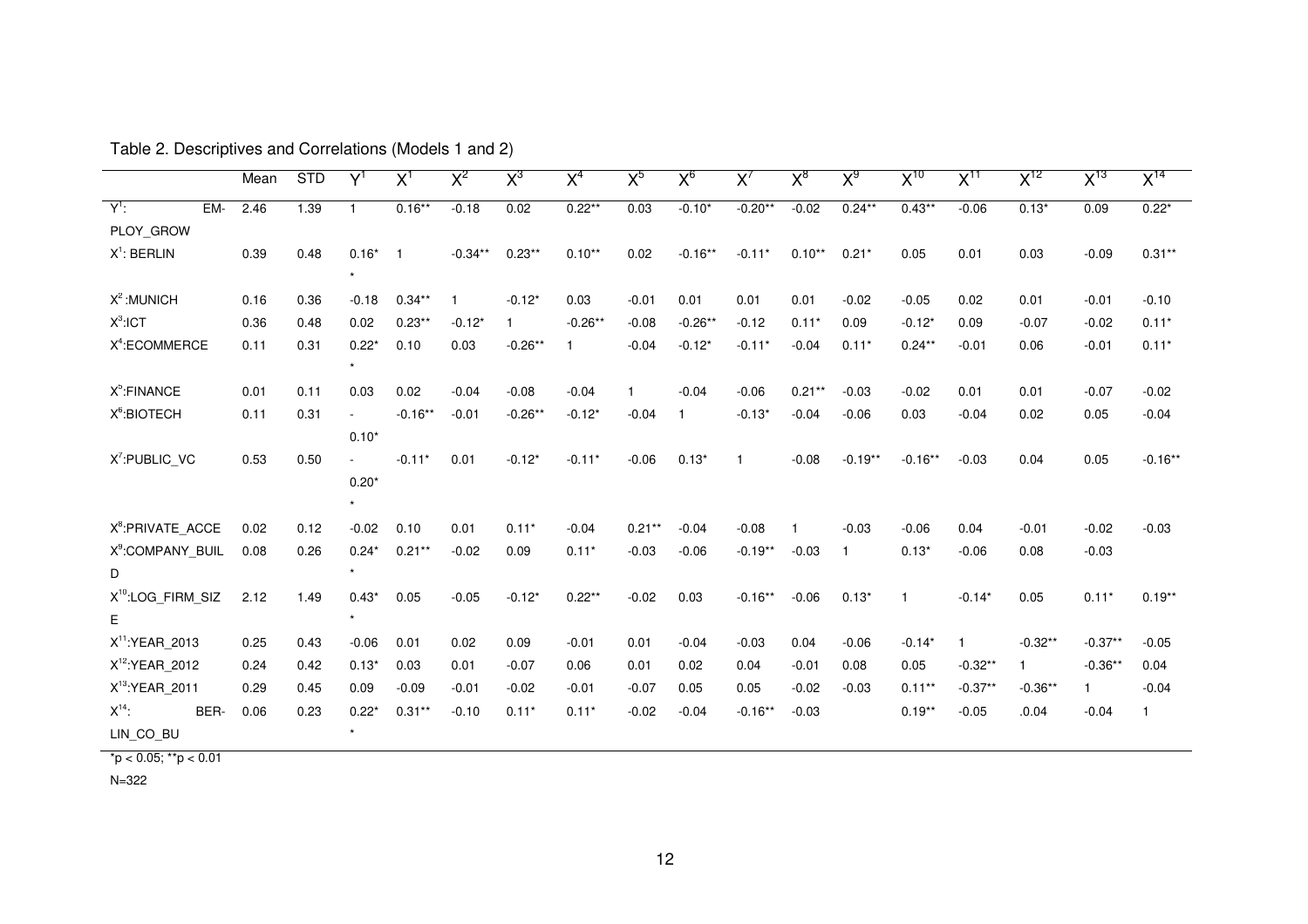|                               | Mean | <b>STD</b> | v         |           | $\overline{X}^2$ | $X^3$     | $X^4$     | $X^{\circ}$ | $\overline{X}^6$ | X.        | $\overline{X}^8$ | ΛA        | $X_{10}$  | $X^{14}$   |
|-------------------------------|------|------------|-----------|-----------|------------------|-----------|-----------|-------------|------------------|-----------|------------------|-----------|-----------|------------|
| $Y^2$ : EV GROWTH             | 1.13 | 0.86       |           | $0.18***$ | $-0.01$          | $-0.01$   | $0.15***$ | 0.10        | $-0.11*$         | $-0.18**$ | $-0.01$          | $0.19**$  | $0.29**$  | $0.23*$    |
| $X^1$ : BERLIN                | 0.39 | 0.48       | $0.18***$ |           | $-0.34***$       | $0.23***$ | $0.10**$  | 0.02        | $-0.16**$        | $-0.11*$  | $0.10**$         | $0.21*$   | 0.05      | $0.31*$    |
| $X^2$ : MUNICH                | 0.16 | 0.36       | $-0.01$   | $0.34***$ |                  | $-0.12*$  | 0.03      | $-0.01$     | 0.01             | 0.01      | 0.01             | $-0.02$   | $-0.05$   | $-0.10$    |
| $X^3$ :ICT                    | 0.36 | 0.48       | $-0.01$   | $0.23***$ | $-0.12*$         |           | $-0.26**$ | $-0.08$     | $-0.26**$        | $-0.12$   | $0.11*$          | 0.09      | $-0.12*$  | $0.11*$    |
| $X^4$ : ECOMMERCE             | 0.11 | 0.31       | $0.5***$  | 0.10      | 0.3              | $-0.26**$ |           | $-0.04$     | $-0.12*$         | $-0.11*$  | $-0.04$          | $0.11*$   | $0.24***$ | $0.11*$    |
| $X^5$ : FINANCE               | 0.01 | 0.11       | 0.10      | 0.02      | $-0.04$          | $-0.08$   | $-0.04$   |             | $-0.04$          | $-0.06$   | $0.21***$        | $-0.03$   | $-0.02$   | $-0.02$    |
| X <sup>6</sup> :BIOTECH       | 0.11 | 0.31       | $-0.11*$  | $-0.16**$ | $-0.01$          | $-0.26**$ | $-0.12*$  | $-0.04$     |                  | $-0.13*$  | $-0.04$          | $-006$    | 0.03      | $-0.04$    |
| X <sup>7</sup> :PUBLIC VC     | 0.53 | 0.50       | $-0.18**$ | $-0.11*$  | 0.01             | $-0.12*$  | $-0.11*$  | $-0.06$     | $0.13*$          |           | $-0.08$          | $-0.19**$ | $-0.16**$ | $-0.16***$ |
| X <sup>8</sup> :PRIVATE ACCE  | 0.02 | 0.12       | $-0.01$   | 0.10      | 0.01             | $0.11*$   | $-0.04$   | $0.21***$   | $-0.04$          | $-0.08$   |                  | $-0.03$   | $-0.06$   | $-0.03$    |
| X <sup>9</sup> :COMPANY BUILD | 0.08 | 0.26       | $0.19**$  | $0.21***$ | $-0.02$          | 0.09      | $0.11*$   | $-0.03$     | $-0.06$          | $-0.19**$ | $-0.03$          |           | $0.13*$   |            |
| $X^{10}$ : LOG FIRM SIZE      | 2.12 | 1.49       | $0.29**$  | 0.05      | $-0.05$          | $-0.12*$  | $0.22***$ | $-0.02$     | 0.03             | $-0.16**$ | $-0.06$          | $0.13*$   |           | $0.19**$   |
| $X14$ : BERLIN CO BU          | 0.06 | 0.23       | $0.23**$  | $0.31***$ | $-0.10$          | $0.11*$   | $-0.11*$  | $-0.02$     | $-0.04$          | $-0.16**$ | $-0.03$          |           | $0.19**$  |            |

Table 3. Descriptives and Correlations (Models 3 and 4)

 $*p < 0.05; **p < 0.01$ 

N =322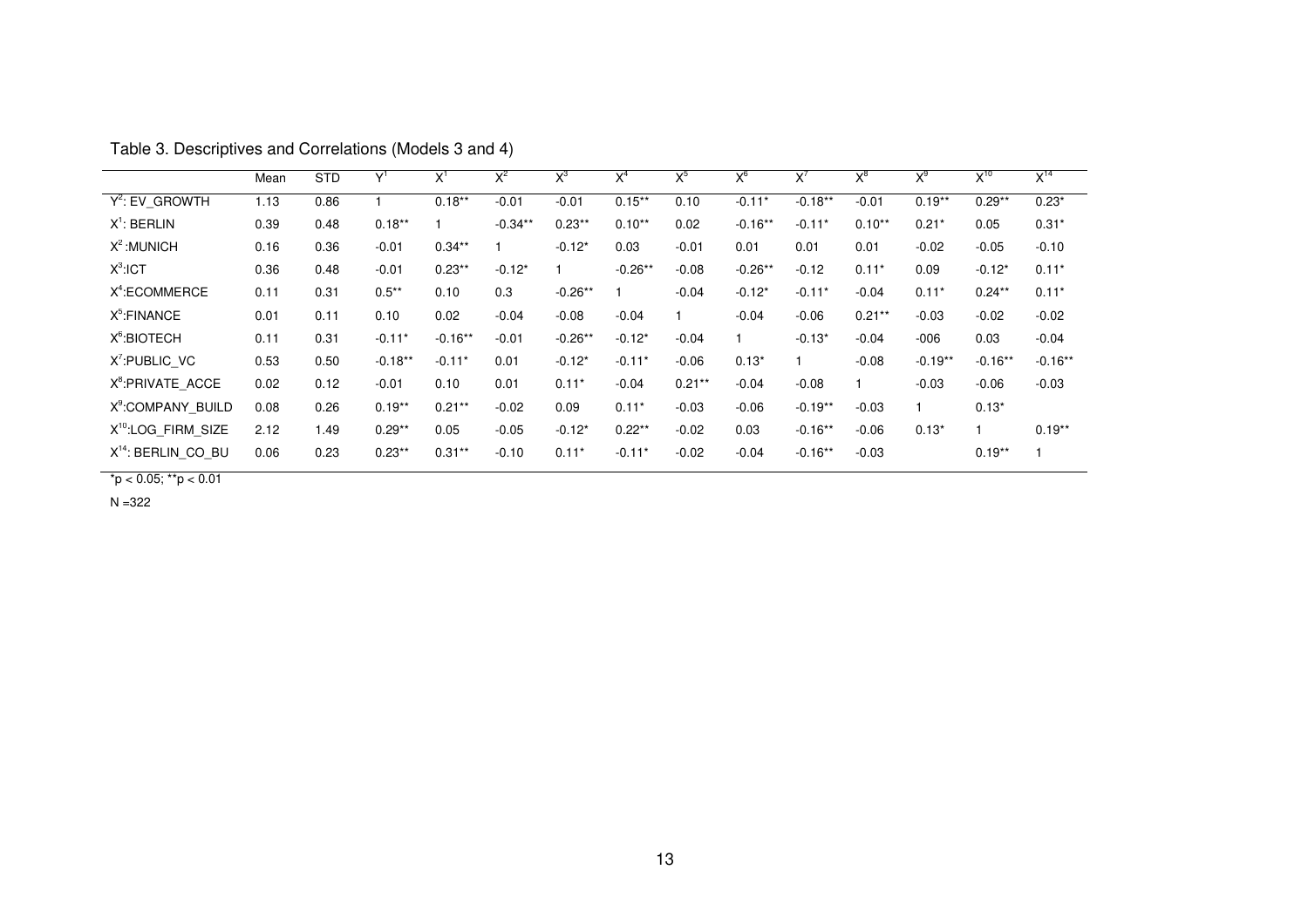#### **6.2 Regression Results**

The regression results provide support for Hypothesis 1, predicting a positive relationship between portfolio firms that were backed by company builders as compared with firms that did not receive such funding. Models 1 and 3 exhibited a positive and significant relationship between COMP\_BUILD and employment growth rates. At the same time, models 1, 3 and 4 indicated a negative and significant impact of public VC funding on firm growth, albeit model 2 did not provide support for this relationship. The negative impact observed here may be due to policy considerations regarding the provision of finance to young firms, particularly those in the early stages of development, as well as in fields where the risk of product development is particularly high. At the same time, this seems to suggest that publicly-backed firms that do not succeed at attracting private or company builder funding exhibit less dynamic employment growth. However, more research will be needed to provide more concise answers to this matter.

| Variable                      | Model 1          | Model 2           | Model 3                                  | Model 4           |  |  |  |  |
|-------------------------------|------------------|-------------------|------------------------------------------|-------------------|--|--|--|--|
|                               |                  |                   | Regression coefficients (standard error) |                   |  |  |  |  |
| <b>CONST</b>                  | $1.09(0.22)***$  | $1.11(0.22)***$   | $0.77(0.12)***$                          | $0.79(0.12)***$   |  |  |  |  |
| $X^1$ : BERLIN                | $0.28(0.15)^{*}$ | $0.27(0.15)^*$    | $0.26(0.10)$ **                          | $0.23(0.10)$ **   |  |  |  |  |
| $X^2$ : MUNICH                | 0.15(0.19)       | 0.17(0.19)        | 0.13(0.13)                               | 0.14(0.13)        |  |  |  |  |
| $X^3$ : ICT                   | 0.17(0.16)       | 0.17(0.16)        | $-0.02(0.10)$                            | $-0.03(0.10)$     |  |  |  |  |
| $X4$ : ECOMMERCE              | $0.45(0.23)$ **  | $0.46(0.23)$ **   | 0.12(0.15)                               | 0.12(0.15)        |  |  |  |  |
| $X^5$ : FINANCE               | 0.92(0.62)       | 0.91(0.62)        | $0.84(0.42)$ **                          | $0.84(0.41)$ **   |  |  |  |  |
| $X^6$ : BIOTECH               | $-0.28(0.22)$    | $-0.29(0.22)$     | $-0.20(0.15)$                            | $-0.21(0.15)$     |  |  |  |  |
| $X^7$ : PUBLIC_VC             | $-0.27(0.14)^*$  | $-0.30(0.14)^{*}$ | $-0.15(0.09)$                            | $-0.15(0.09)^{*}$ |  |  |  |  |
| X <sup>8</sup> : PRIVATE ACCE | $-0.36(0.,55)$   | $-0.38(0.56)$     | $-0.21(0.37)$                            | $-0.20(0.37)$     |  |  |  |  |
| $X^9$ : COMP_BUILD            | $0.66(0.26)$ **  |                   | $0.32(0.17)^{*}$                         |                   |  |  |  |  |
| $X^{10}$ : LOG FIRM SIZE      | $0.34(0.04)***$  | $0.34(0.04)$ ***  | $0.14(0.03)***$                          | $0.13(0.03)***$   |  |  |  |  |
| $X^{11}$ : YEAR 2013          | $0.47(0.19)$ **  | $0.47(0.19)$ **   |                                          |                   |  |  |  |  |
| $X^{12}$ : YEAR 2012          | $0.77(0.19)***$  | $0.80(0.19)$ ***  |                                          |                   |  |  |  |  |
| $X^{13}$ : YEAR 2011          | $0.69(0.19)$ *** | $0.70(0.19)***$   |                                          |                   |  |  |  |  |
| $X^{14}$ : BERLIN_CO_BU       |                  | $0.59(0.30)$ **   |                                          | $0.47(0,20)$ **   |  |  |  |  |
| N                             | 322              | 322               | 322                                      | 322               |  |  |  |  |
| $R^2$<br>Corrected $R^2$      | 30.9%<br>28.0%   | 30.3%<br>27.4%    | 16.1%<br>13.4%                           | 16.6%<br>14.0%    |  |  |  |  |

# Table 4. Regression Results

 $*p < 0.10$ ;  $*p < 0.05$ ;  $**p < 0.01$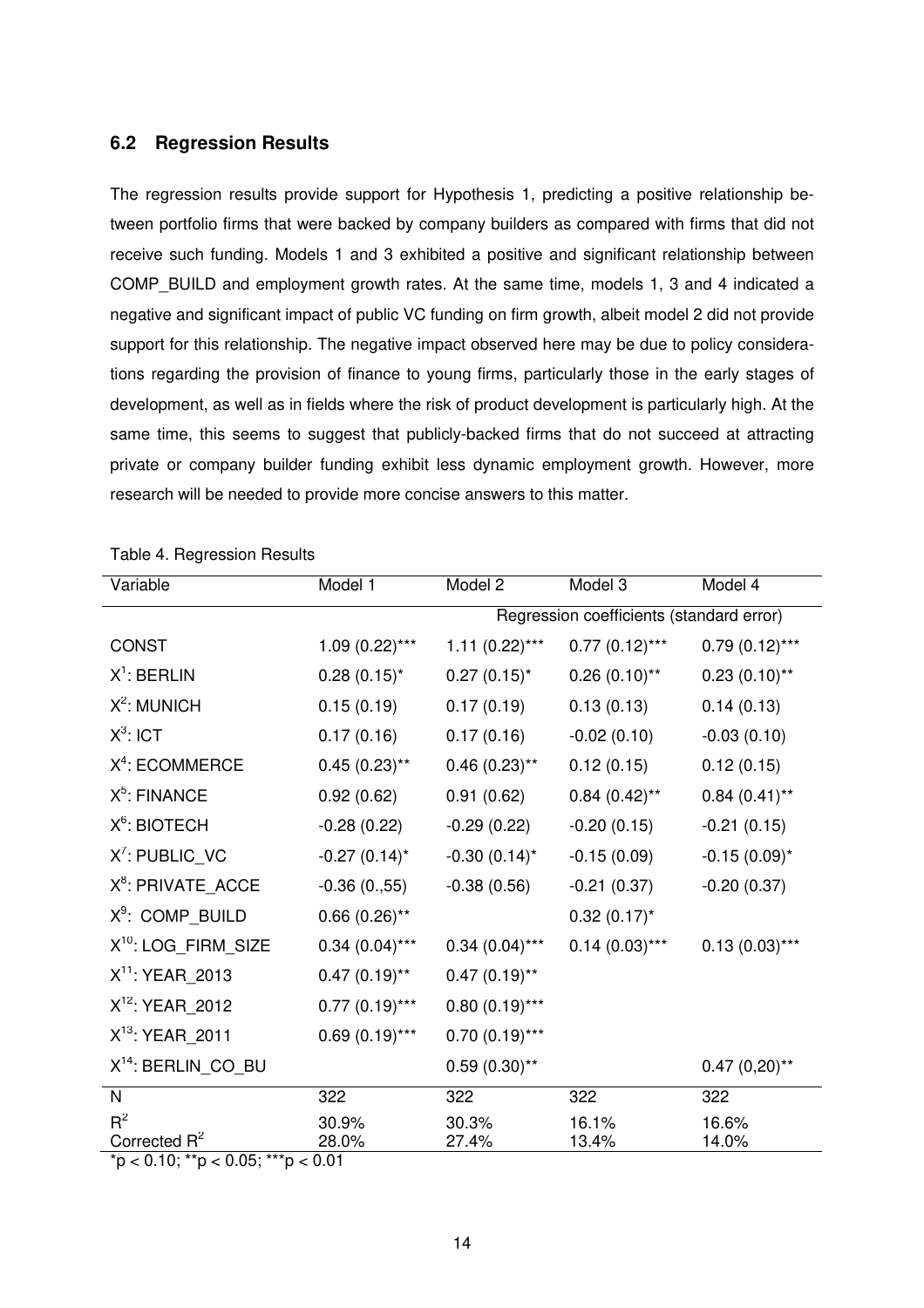The regression results also provide support for Hypothesis 2 focusing on the differential effectiveness of private accelerators and company builders. While we report a positive and significant relationship between the involvement of company builders and employment growth in models 1 and 3, no such significant effect is reported for private accelerators.

We predicted Berlin-based company builders to have a stronger impact on employment growth on their portfolio firms than other (Berlin-based) VC-backed start-ups. Both in model 2 and model 4 we report a positive and significant relationship between Berlin-based company builders and employment growth. The results suggest that portfolio firms backed by Berlin-based company builder exhibited higher growth rates than other VC-backed firms in general as well as Berlinbased firms in particular. While we observe a positive and significant effect between firm growth and being located in Berlin (so-called cluster effect), the company builder effect (0.47\*\*) is greater than the cluster effect (0.23\*\*). The results thus provide support for Hypothesis 3 suggesting that the company builder business model more effectively puts to use the resources and locational advantages available in Berlin including the relatively low commercial, real estate prices and labour costs, the availability of qualified and young personnel as well a lack of company headquarters and classic financial intermediaries.

Hypothesis 4 predicted a positive relationship between firms in the information and communication industry as well as in e-commerce. Our results do not provide support for this hypothesis as we find no significant relationship between the information and communication industry and employment growth. While we document a positive and significant effect of e-commerce on employment growth rates in models 1 and 2, models 3 and 4 do not support this finding. By contrast, in models 3 and 4 a positive and significant relationship is observed between financial services and employment growth. As the industry affiliation is not stable across the different models, Hypothesis 4 must be rejected. While industry affiliation per se does not seem to be sufficient to explain differential employment growth rates, the types of investors involved in the financing of portfolio firms seem to provide a more meaningful explanation.

# **7 Conclusion**

Over the course of the past ten years, private incubation financing has gained traction in Germany. On the one hand, as of 2010 private accelerators have become more widespread, which is also a result of increasing activities by strategic firms migrating into incubation finance. On the other hand, a boom in the number of company builders has been observed over the last years. An overview of the existing literature on company builders suggests that these investors developed in line with the structure of the financing and innovation system in the respective nations. Against this backdrop, this study examined the determinants of employment growth among VC-backed firms with a particular focus on company builders as these investors are particularly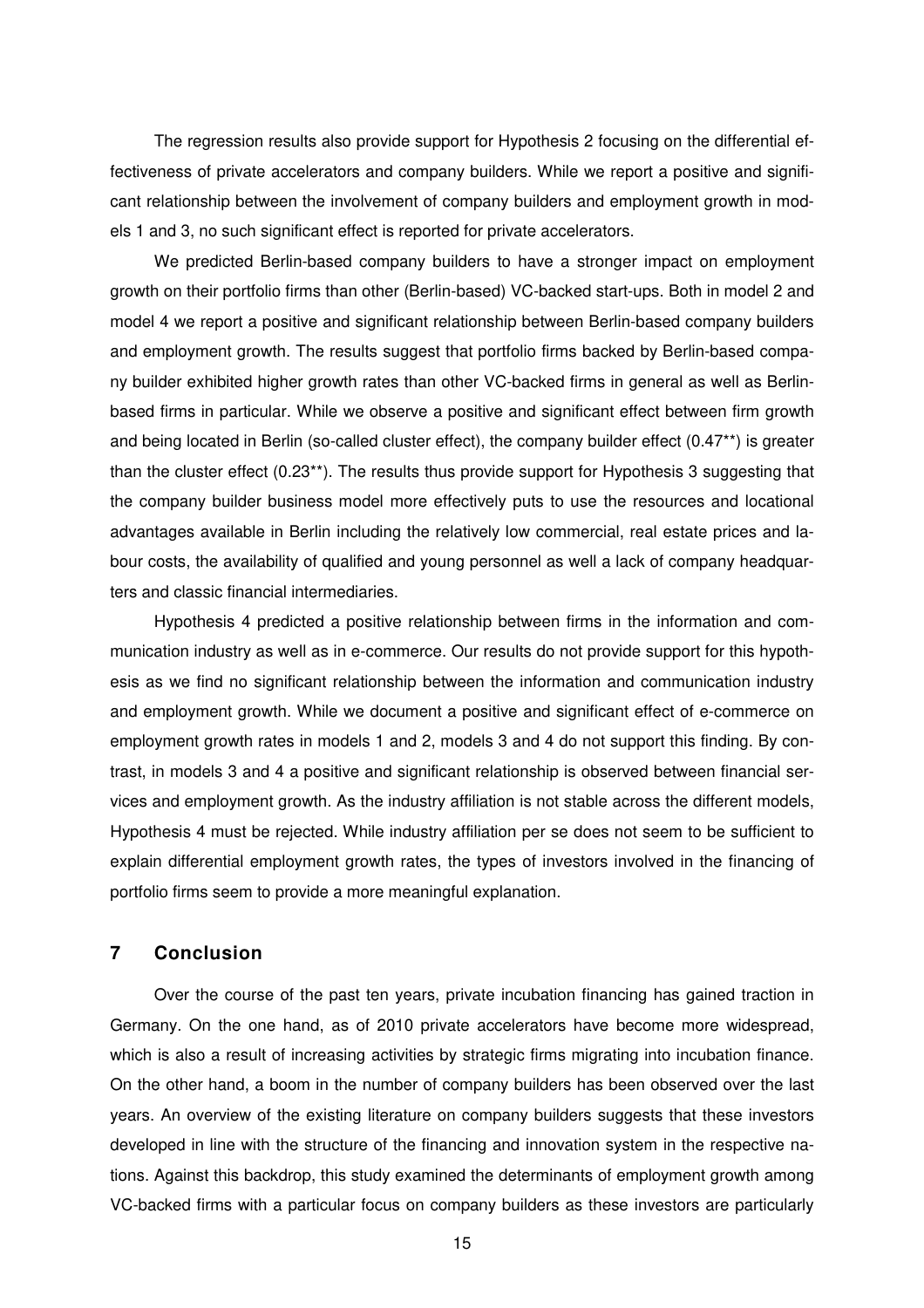prominent in the German VC market. 20 company builders in total were documented and we estimate that funding by these investors amounted to 1.2 billion euros, doubling the investments by private VC investors in 2015. In order to gauge the impact of different types of investors on the employment growth of their portfolio firms as well as the role of the industry affiliation and location of the portfolio firms, four different regression models with 322 firms were estimated. The results indicate a positive and significant effect between the employment growth rates of firms backed by company builders (Hypothesis 1). By contrast, no such effect is observed for private accelerators (Hypothesis 2). As company builder activity in the German VC market is strongly concentrated on Berlin, we tested the relationship between Berlin-based company builders and employment growth rates (Hypothesis 3). We report a positive and significant effect of these company builders on firm growth exceeding the cluster effect, which we observe among Berlin-based firms. As the number of VC firms and supporting organizations surged in parallel with the establishment and the increasing activity of Berlin-based company builders, company builders seem to represent an important driver of the growth dynamic observed in Berlin's start-up ecosystem. With respect to industry affiliation, we do not observe stable results that allow us to support our Hypothesis 4. While the first two models suggest a positive and significant impact of e-commerce firms and employment growth, the models 3 and 4 suggest such a relationship between financial services firms.

It remains to be seen whether the success of company builders in Germany will spread internationally. The relatively low number of such investors in United States, in which they originated, does not seem to support this view. By contrast, we expect company builders to flourish and to be particularly effective in finance and innovation systems characterized by particular deficiencies. Many studies have shown the relative weakness of the German financial system compared to liberal market economies such as the United States and the United Kingdom. However, the German financial system has been undergoing a catch-up process over the last years in which company builders seem to be an important element. The German innovation system has been associated with an aversion for risk, excelling at incremental innovation and providing workers with long-term employment perspectives. As an institution, company builders reduce the risk for external investors as well as for entrepreneurs. At the same time, the company builders' broad service portfolio including e.g. in IT-programming, marketing and recruitment proves to be highly effective in facilitating the serial formation of new ventures. Compared to more classic VC investors, company builders also allow firms to rapidly move along learning curves thus reducing time to market considerably. In light of these findings, it seems likely that company builders will have a place in the German innovation system in the future.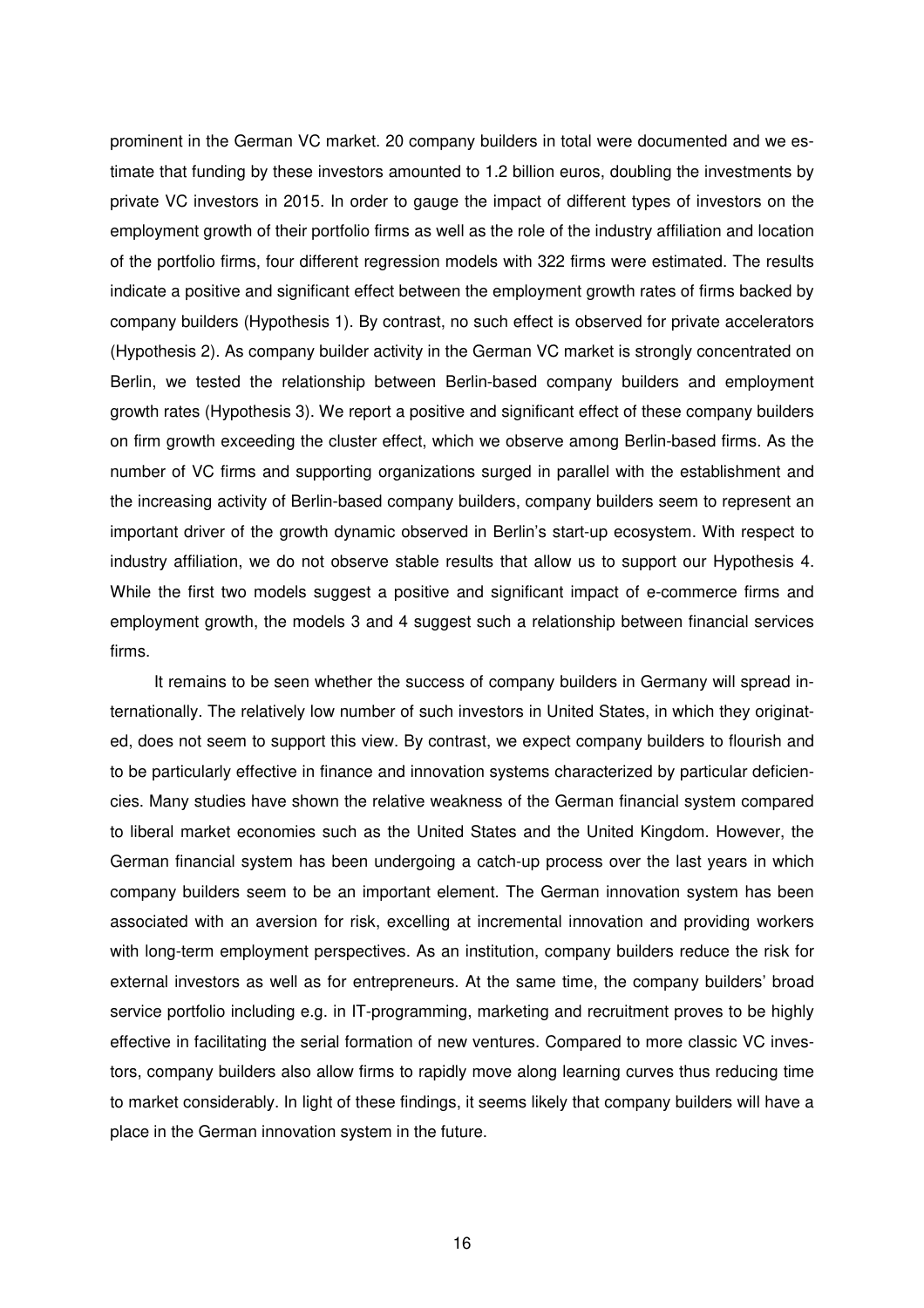# **8 Reference**

- Achleitner, Ann-Kristin, and Ronald Engel. 2001. "Situation und Entwicklungstendenzen auf dem Markt für Inkubatoren in Deutschland." [Situation and Development Trends on the Market for Business Incubators in Germany] Finanz Betrieb 3(1): 76-82.
- Achleitner, Ann-Kristin, and Oliver Kloeckner. 2005. "Employment Contribution of Private Equity and<br>Venture Capital in Europe" https://ssrn.com/abstract=1113782 or in Europe" https://ssrn.com/abstract=1113782 or http://dx.doi.org/10.2139/ssrn.1113782.
- Aernoudt, Rudy. 2004. "Incubators: Tool for Entrepreneurship!?" Small Business Economics 23(2): 127–135.
- Allen, David, and Richard McCluskey. 1990. "Structure, Policy, Services, and Performance in the Business Incubator Industry." Entrepreneurship Theory & Practice 15(2): 61-77.
- Allen, Matthew M. C. 2010. "The National Innovation System in Germany" In Encyclopaedia of Technology and Innovation Management, edited by Narayanan, V.K., and Gina Colarelli O'Connor, 375-389. Chichester: John Wiley & Sons.
- Barbero, José, José C. Casillas, Mike Wright, and Alicia Ramos Garcia. 2014. "Do different Types of Incubators produce different Types of Innovations?" The Journal of Technology Transfer 39(2): 151-168.
- Belke, Ansgar, Rainer Fehn, and Neil Foster. 2006. "Does Venture Capital Investment Spur Employment Growth?" Finance India 20(1): 75-98.
- Bendig, Mirko, Jan Evers, and Sarah Knirsch. 2013. Die Zukunft der Gründungsförderung neue Trends und innovative Instrumente. [The Future of Start-ups - New Trends and Innovative Instruments] Study commissioned by the Federal Ministry of Economics and Technology (BMWi). http://www.vto.at/wpcontent/uploads/2013/10/zukunft\_der\_gruendungsfoerderung.pdf
- Bertoni, Fabio, Massimo G. Colombo, and Luca Grilli. 2013. "Venture Capital Investor Type and the Growth Mode of New Technology-Based Firms." Small Business Economics 40(3): 527-552.
- Bertoni, Fabio, Massimo G. Colombo, and Anita Quas. 2015. "The Patterns of Venture Capital Investment in Europe." Small Business Economics 45(3): 543-560.
- Bøllingtoft, Anne, and John P. Ulhøi. 2005. "The Networked Business Incubator—leveraging Entrepreneurial Agency?" Journal of Business Venturing 20(2): 265–290.
- Brettel, Malte, Markus Rudolf, and Peter Witt. 2005. "Inkubatoren." [Business Incubators] In Finanzierung von Wachstumsunternehmen [Financing of growth companies], edited by Malte Brettel et al., 135-156. Wiesbaden: Gabler/GWV Fachverlage.
- Bruneel, Johan, Tiago Ratinho, Bart Clarysse, and Aard Groen. 2012. "The Evolution of Business Incubators: Comparing Demand and Supply of Business Incubation Services across different Incubator Generations." Technovation 32(2): 110-121.
- Da Rin, Marco, Thomas Hellmann, and Manju Puri. 2013. "A Survey of Venture Capital Research." In Handbook of the Economics of Finance, Vol. 2, Part A, edited by George M. Constantinides, Milton Harris, and Rene M. Stulz, 573-648. Amsterdam, Oxford: North-Holland.
- Dee, Nicola, David Gill, Caren Weinberg, and Stewart McTavis. 2015. Startup Support Programmes:<br>Mhat's the difference? London: NESTA. What's the difference? London: NESTA. http://www.nesta.org.uk/sites/default/files/whats\_the\_diff\_wv.pdf
- Engel, Dirk. 2002. The Impact of Venture Capital on Firm Growth: An Empirical Investigation. ZEW<br>Discussion Paper No. 02-02. https://ssrn.com/abstract=319322 or No. 02-02. https://ssrn.com/abstract=319322 or http://dx.doi.org/10.2139/ssrn.319322
- Engelmann, Andree. 2000. "Das Inkubationsprinzip Ein ganzheitlicher Ansatz zur Unterstützung der Existenzgründung." [The Incubation Principle - A holistic approach to support business creation. Finanz Betrieb 2(5): 329-335.
- Evans, David S. 1987. "The Relationship between Firm Growth, Size and Age: Estimates for 100 Manufacturing Industries." The Journal of Industrial Economics 35(4): 567-581.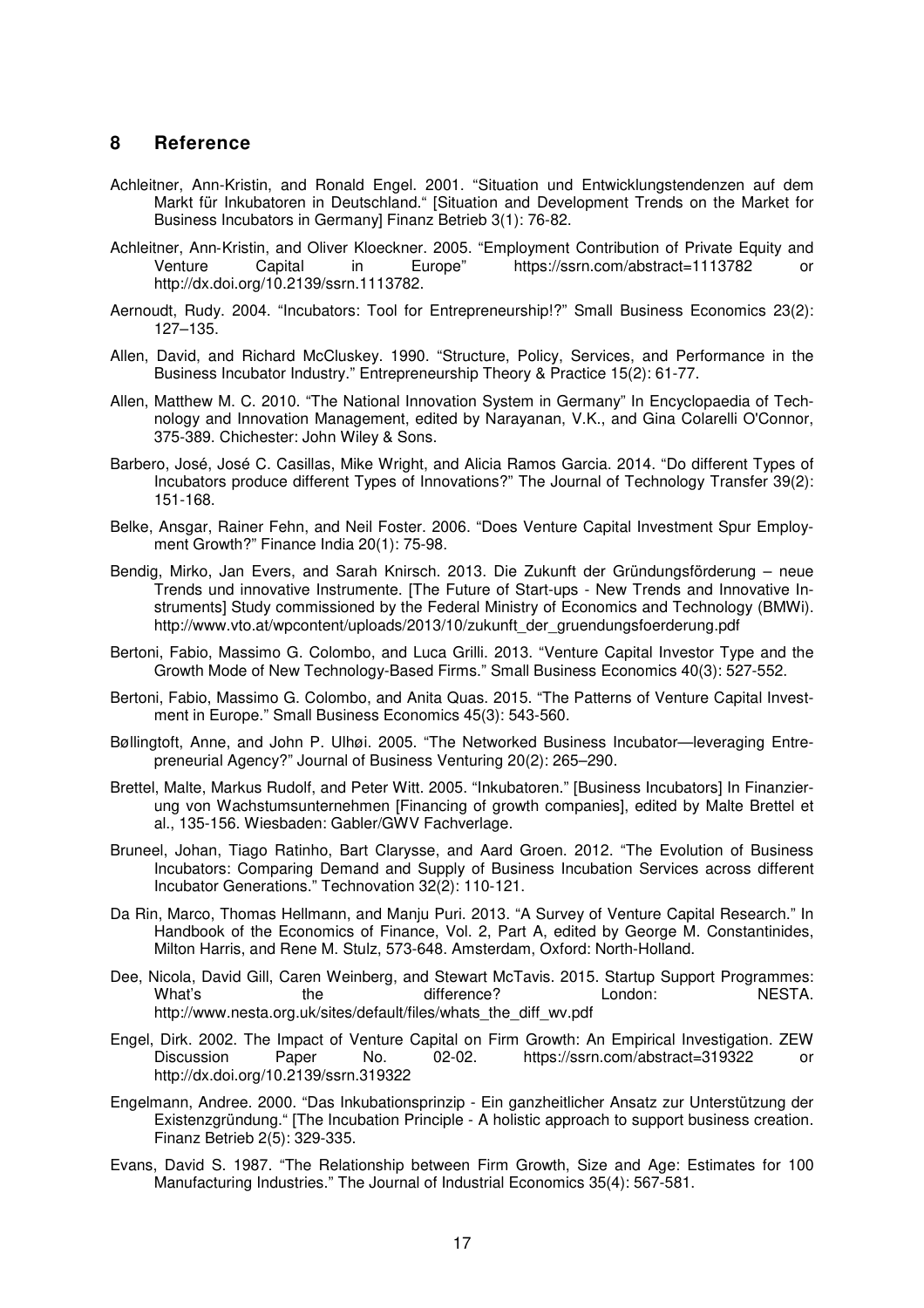- Feldmann, Horst. 2010. "Venture Capital Availability and Labor Market Performance in Industrial Countries: Evidence Based on Survey Data." Kyklos 63(1): 23-54.
- Garbs, Holger. 2014. "Inkubatoren und Acceleratoren in Deutschland. Brutstätten für Gründer im neuen Boom." [Incubators and Accelerators in Germany. Incubators for Founders in the New Boom] VentureCapital Magazin, Start-up 2015 – Der Wegweiser für Gründer [The Guide for Founders]: 59-61.
- Grimaldi, Rosa, and Alessandro Grandi. 2005. "Business Incubators and new Venture Creation: An Assessment of Incubating Models." Technovation 25(2): 111–121.
- Hackett, Sean M., and David M. Dilts. 2004. "A Systematic Review of Business Incubation Research." Journal of Technology Transfer 29(1): 55-82.
- Hansen, Morten, Henry W. Chesbrough, Nitin Nohria, and Donald N. Sull. 2000. "Networked Incubators. Hothouses of the New Economy." Harvard Business Review, September-October, 74-84.
- Heimlich, Benjamin. 2013. "Brüter, Angels und Mentoren. Inkubatoren- und Accelerators helfen aus den Kinderschuhen – ein Marktüberblick." [Breeders, Angels and Mentors. Incubators and Accelerators Get Start-ups off the Ground - a Market Overview] VentureCapital Magazin 5: 12-19.
- Hofmann, Alex. 2013. "Die Inkubatoren-Landschaft im Umbruch." [The incubator landscape in transition] Gründerszene, December, 30. http://www.gruenderszene.de/allgemein/trends-2013 inkubatoren
- InvestEurope/PEREP Analytics. 2016. "European Private Equity Activity Data 2007-2015. Data Research (Excel)" http://www.investeurope.eu/research/activity-data/annual-activity-statistics/.
- Kaczmarek, Joel. 2014. Die Paten des Internets. Zalando, Jamba, Groupon wie die Samwer-Brüder das größte Internet-Imperium der Welt aufbauen. [The Godfathers of the Internet. Zalando, Jamba, Groupon - How the Samwer Brothers Build the World's Largest Internet Empire] 2nd edition. Munich: FinanzBuch Verlag.
- Kahl, Julian, and Christoph Scheuplein. 2016. Berliner Venture-Capital Report. Berlin: Technologiestiftung Berlin.
- Kawohl, Julian M. Rack, Olesja and Lukas Strniste (2015): "Status quo Corporate Inkubatoren und<br>Accelerator in Deutschland." http://www.corporatestartupsummit.com/wp-Accelerator in Deutschland." http://www.corporatestartupsummit.com/wpcontent/uploads/2016/03/Anhang-Studie\_Incubators\_Accelerators.pdf
- Keck, Otto (1993): "The National System for Technical Innovation in Germany" In National Innovation Systems: A Comparative Analysis, edited by Richard Nelson, 115-157, New York und Oxford: Oxford University Press.
- Kroker, Michael (2014): "Bei Berlins Startups ist die Party vorüber." [At Berlin's Start-ups the Party is Over] Wirtschaftswoche, 13.2.2014. http://www.wiwo.de/erfolg/gruender/gruender-bei-berlinsstartups-ist-die-party-vorbei/9445810.html
- Kulicke, Marianne. 2012. "Venture Capital und weitere Rahmenbedingungen für eine Gründungskultur." [Venture Capital and Other Framework Conditions for a Founding Culture.] Report for the Enquete Commission "Internet and Digital Society "of the German Federal Parliament. Karlsruhe.
- Leblebici, Huseyin, and Nina Shah. 2004. "The Birth, Transformation and Regeneration of Business Incubators as New Organisational Forms: Understanding the Interplay between Organisational History and Organisational Theory." Business History 46(3): 353 – 380.
- Mian, Sarfraz. 2016. "Business Incubation and Incubator Mechanisms." In Technology, Entrepreneurship and Business Incubation: Theory, Practice, Lessons Learned, edited by Phillip H. Phan, Sarfraz Mian, and Wadid Lamine, 1-33. London: Imperial College Press.
- Miller, Paul, and Kirsten Bound. 2011. "The Startup Factories. The Rise of Accelerator Programmes to<br>Support new Technology Ventures. London: NESTA. support new Technology http://www.nesta.org.uk/sites/default/files/the\_startup\_factories\_0.pdf
- OECD. 1999. Business Incubation: International Case Studies. Paris: OECD.